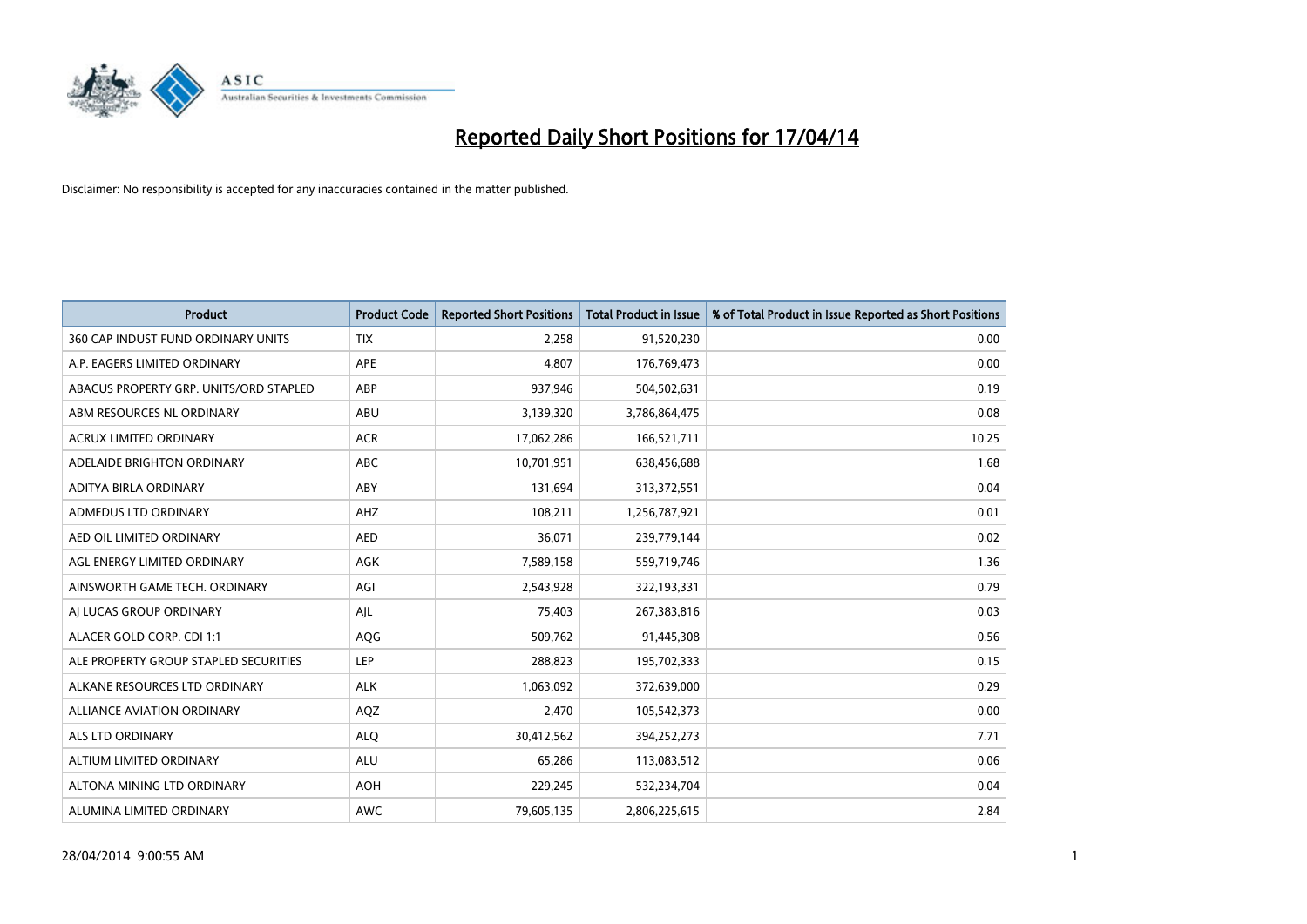

| <b>Product</b>                          | <b>Product Code</b> | <b>Reported Short Positions</b> | <b>Total Product in Issue</b> | % of Total Product in Issue Reported as Short Positions |
|-----------------------------------------|---------------------|---------------------------------|-------------------------------|---------------------------------------------------------|
| AMALGAMATED HOLDINGS ORDINARY           | <b>AHD</b>          | 2,459                           | 157,854,701                   | 0.00                                                    |
| AMCOM TELECOMM. ORDINARY                | AMM                 | 1,198,001                       | 245,322,894                   | 0.49                                                    |
| AMCOR LIMITED ORDINARY                  | AMC                 | 2,561,261                       | 1,206,684,923                 | 0.21                                                    |
| AMP LIMITED ORDINARY                    | AMP                 | 46,826,673                      | 2,957,737,964                 | 1.58                                                    |
| ANSELL LIMITED ORDINARY                 | <b>ANN</b>          | 4,687,287                       | 152,937,881                   | 3.06                                                    |
| ANTARES ENERGY LTD ORDINARY             | AZZ                 | 907,203                         | 255,000,000                   | 0.36                                                    |
| ANZ BANKING GRP LTD ORDINARY            | <b>ANZ</b>          | 8,905,628                       | 2,744,118,670                 | 0.32                                                    |
| APA GROUP STAPLED SECURITIES            | APA                 | 23,822,925                      | 835,750,807                   | 2.85                                                    |
| APN NEWS & MEDIA ORDINARY               | <b>APN</b>          | 540,074                         | 1,029,041,356                 | 0.05                                                    |
| AQUARIUS PLATINUM. ORDINARY             | <b>AOP</b>          | 7,558,218                       | 488,103,453                   | 1.55                                                    |
| AQUILA RESOURCES ORDINARY               | <b>AQA</b>          | 11,370,088                      | 411,804,442                   | 2.76                                                    |
| ARAFURA RESOURCE LTD ORDINARY           | ARU                 | 38,002                          | 441,270,644                   | 0.01                                                    |
| ARB CORPORATION ORDINARY                | <b>ARP</b>          | 1,537,006                       | 72,493,302                    | 2.12                                                    |
| ARDENT LEISURE GROUP STAPLED SECURITIES | AAD                 | 3,566,008                       | 405,055,708                   | 0.88                                                    |
| ARENA REIT. ORDINARY UNITS              | <b>ARF</b>          | 33,164                          | 211,495,653                   | 0.02                                                    |
| ARISTOCRAT LEISURE ORDINARY             | ALL                 | 8,290,933                       | 551,418,047                   | 1.50                                                    |
| ARRIUM LTD ORDINARY                     | ARI                 | 30,215,083                      | 1,361,469,008                 | 2.22                                                    |
| ASCIANO LIMITED ORDINARY                | <b>AIO</b>          | 7,858,949                       | 975,385,664                   | 0.81                                                    |
| ASG GROUP LIMITED ORDINARY              | <b>ASZ</b>          | 568,838                         | 206,720,839                   | 0.28                                                    |
| ASPEN GROUP ORD/UNITS STAPLED           | APZ                 | 44,141                          | 119,946,366                   | 0.04                                                    |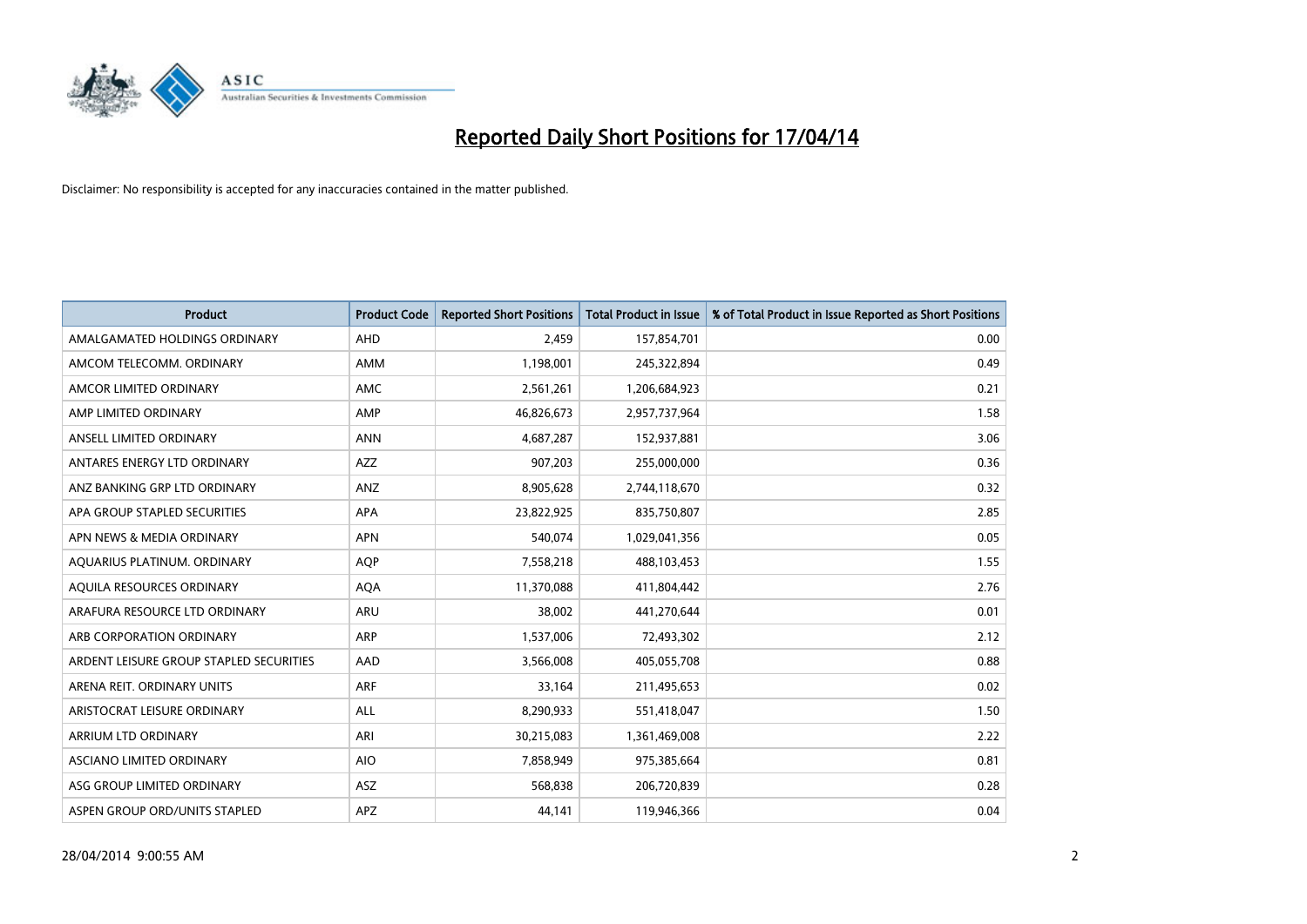

| Product                                   | <b>Product Code</b> | <b>Reported Short Positions</b> | <b>Total Product in Issue</b> | % of Total Product in Issue Reported as Short Positions |
|-------------------------------------------|---------------------|---------------------------------|-------------------------------|---------------------------------------------------------|
| ASTRO JAP PROP GROUP STAPLED US PROHIBIT. | AJA                 | 39,795                          | 67,211,752                    | 0.06                                                    |
| ASX LIMITED ORDINARY                      | ASX                 | 4,584,827                       | 193,595,162                   | 2.37                                                    |
| ATLAS IRON LIMITED ORDINARY               | <b>AGO</b>          | 94,178,993                      | 915,496,158                   | 10.29                                                   |
| AUCKLAND INTERNATION ORDINARY             | AIA                 | 3,669                           | 1,190,484,097                 | 0.00                                                    |
| <b>AURIZON HOLDINGS LTD ORDINARY</b>      | <b>AZI</b>          | 30,845,562                      | 2,137,284,503                 | 1.44                                                    |
| <b>AURORA OIL &amp; GAS ORDINARY</b>      | <b>AUT</b>          | 2,542,059                       | 448,785,778                   | 0.57                                                    |
| AUSDRILL LIMITED ORDINARY                 | <b>ASL</b>          | 26,809,357                      | 312,277,224                   | 8.59                                                    |
| AUSENCO LIMITED ORDINARY                  | AAX                 | 1,962,700                       | 168,449,799                   | 1.17                                                    |
| <b>AUSTAL LIMITED ORDINARY</b>            | ASB                 | 163,219                         | 346,379,377                   | 0.05                                                    |
| <b>AUSTBROKERS HOLDINGS ORDINARY</b>      | <b>AUB</b>          | 7,453                           | 59,642,171                    | 0.01                                                    |
| AUSTIN ENGINEERING ORDINARY               | ANG                 | 1,299,968                       | 84,274,004                    | 1.54                                                    |
| AUSTRALAND PROPERTY STAPLED SECURITY      | <b>ALZ</b>          | 1,904,961                       | 578,984,528                   | 0.33                                                    |
| AUSTRALIAN AGRICULT. ORDINARY             | AAC                 | 3,639,697                       | 532,294,404                   | 0.68                                                    |
| AUSTRALIAN EDUCATION UNITS                | <b>AEU</b>          | 52,463                          | 205,069,661                   | 0.03                                                    |
| AUSTRALIAN FOUNDAT, ORDINARY              | AFI                 | 638                             | 1,049,055,166                 | 0.00                                                    |
| AUSTRALIAN INFR LTD ORDINARY              | <b>AIX</b>          | 20,098                          | 620,733,944                   | 0.00                                                    |
| AUSTRALIAN PHARM. ORDINARY                | API                 | 11,263,842                      | 488,115,883                   | 2.31                                                    |
| AUTOMOTIVE HOLDINGS ORDINARY              | AHE                 | 300,957                         | 293,530,972                   | 0.10                                                    |
| AVEO GROUP STAPLED SECURITIES             | <b>AOG</b>          | 11,909,530                      | 500,111,460                   | 2.38                                                    |
| AWE LIMITED ORDINARY                      | AWE                 | 429,041                         | 522,696,385                   | 0.08                                                    |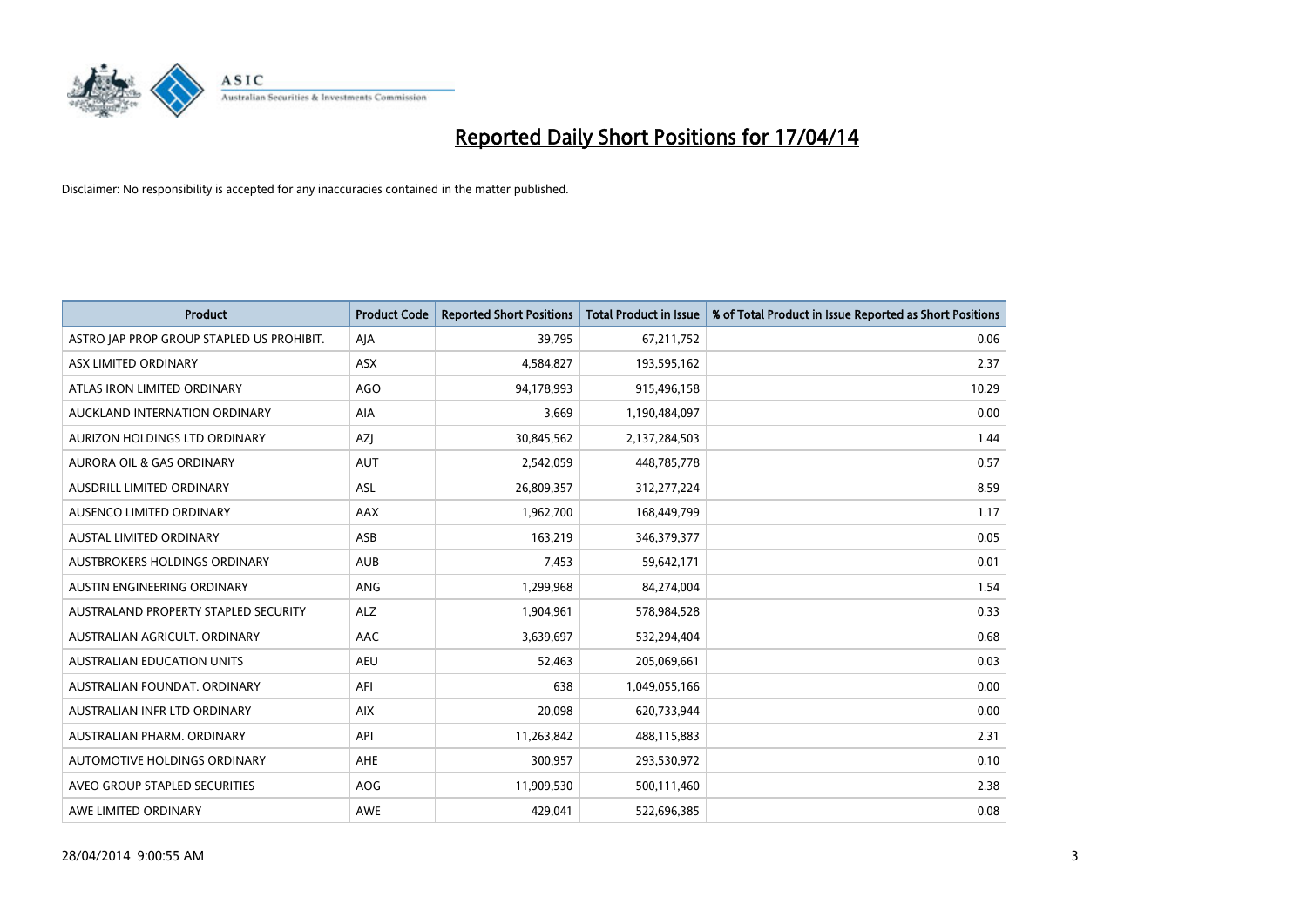

| <b>Product</b>                      | <b>Product Code</b> | <b>Reported Short Positions</b> | <b>Total Product in Issue</b> | % of Total Product in Issue Reported as Short Positions |
|-------------------------------------|---------------------|---------------------------------|-------------------------------|---------------------------------------------------------|
| <b>AZONTO PET LTD ORDINARY</b>      | APY                 | 1                               | 1,158,625,100                 | 0.00                                                    |
| AZUMAH RESOURCES ORDINARY           | AZM                 | $\mathbf{1}$                    | 356,189,096                   | 0.00                                                    |
| BANDANNA ENERGY ORDINARY            | <b>BND</b>          | 26,868,187                      | 528,481,199                   | 5.08                                                    |
| BANK OF QUEENSLAND. ORDINARY        | <b>BOQ</b>          | 5,969,659                       | 322,566,581                   | 1.85                                                    |
| <b>BANNERMAN RESOURCES ORDINARY</b> | <b>BMN</b>          | 47                              | 324,938,790                   | 0.00                                                    |
| <b>BASE RES LIMITED ORDINARY</b>    | <b>BSE</b>          | 6,531,779                       | 561,840,029                   | 1.16                                                    |
| BATHURST RES LTD. ORDINARY          | <b>BRL</b>          | 11,269,751                      | 821,457,725                   | 1.37                                                    |
| BC IRON LIMITED ORDINARY            | <b>BCI</b>          | 2,038,809                       | 124,028,630                   | 1.64                                                    |
| BEACH ENERGY LIMITED ORDINARY       | <b>BPT</b>          | 17,948,457                      | 1,289,629,060                 | 1.39                                                    |
| BEADELL RESOURCE LTD ORDINARY       | <b>BDR</b>          | 40,484,053                      | 790,777,280                   | 5.12                                                    |
| BEGA CHEESE LTD ORDINARY            | <b>BGA</b>          | 513,802                         | 152,245,802                   | 0.34                                                    |
| BENDIGO AND ADELAIDE ORDINARY       | <b>BEN</b>          | 12,445,913                      | 412,684,737                   | 3.02                                                    |
| BENITEC BIOPHARMA ORDINARY          | BLT                 | 21,750                          | 114,895,525                   | 0.02                                                    |
| BENTHAM IMF LTD ORDINARY            | <b>IMF</b>          | 4,370,212                       | 165,370,269                   | 2.64                                                    |
| BERKELEY RESOURCES ORDINARY         | <b>BKY</b>          | 131,002                         | 180,361,323                   | 0.07                                                    |
| BETASHARES ASX RES ETF UNITS        | <b>ORE</b>          | 517,432                         | 3,022,150                     | 17.12                                                   |
| BHP BILLITON LIMITED ORDINARY       | <b>BHP</b>          | 10,001,917                      | 3,211,691,105                 | 0.31                                                    |
| <b>BILLABONG ORDINARY</b>           | <b>BBG</b>          | 12,302,794                      | 990,370,034                   | 1.24                                                    |
| <b>BIONOMICS LIMITED ORDINARY</b>   | <b>BNO</b>          | 99,999                          | 417,331,567                   | 0.02                                                    |
| BIRIMIAN GOLD LTD ORDINARY          | <b>BGS</b>          | 5,020,000                       | 824,981,654                   | 0.61                                                    |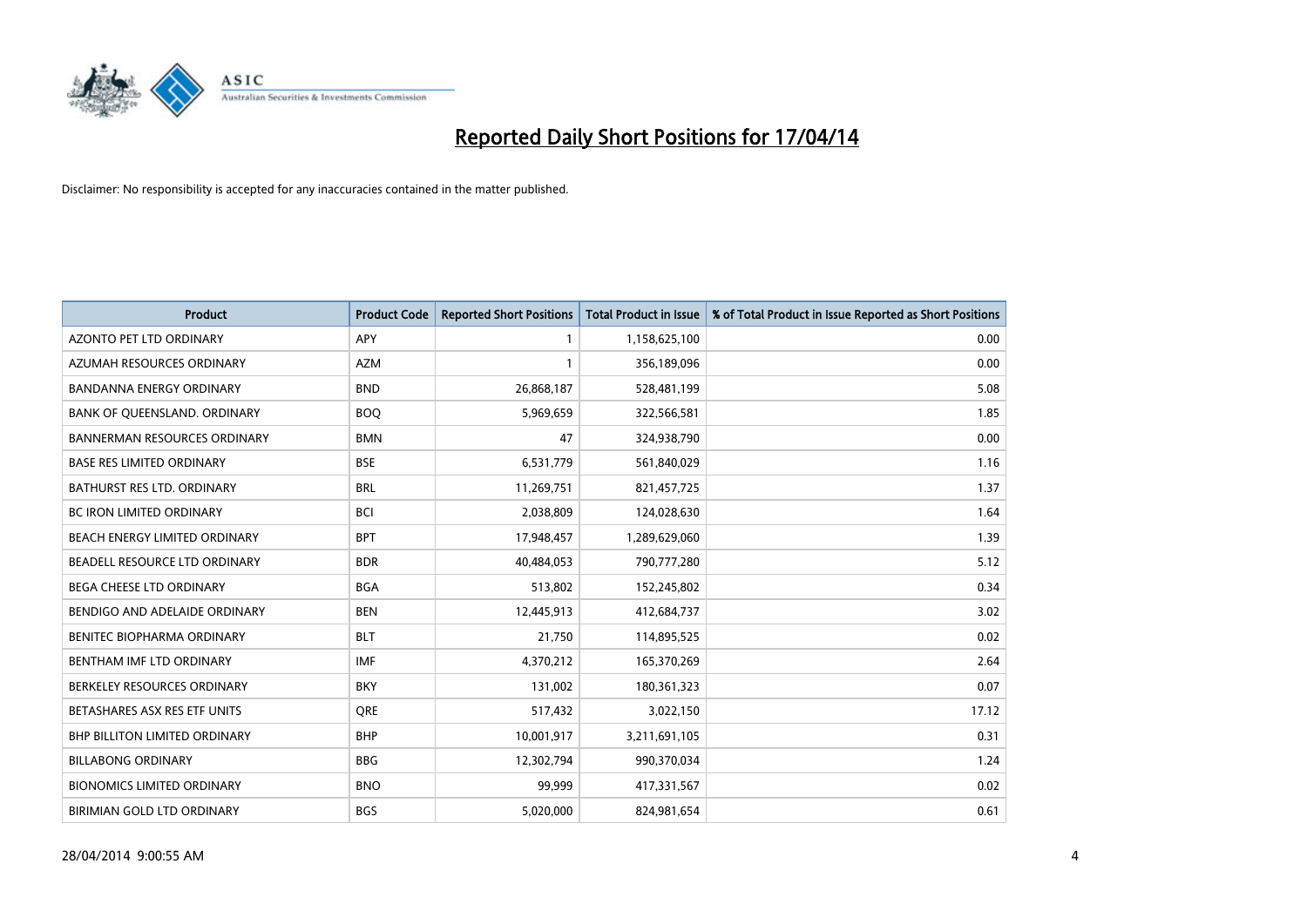

| <b>Product</b>                                | <b>Product Code</b> | <b>Reported Short Positions</b> | <b>Total Product in Issue</b> | % of Total Product in Issue Reported as Short Positions |
|-----------------------------------------------|---------------------|---------------------------------|-------------------------------|---------------------------------------------------------|
| <b>BLACKMORES LIMITED ORDINARY</b>            | <b>BKL</b>          | 8,112                           | 17,113,392                    | 0.05                                                    |
| <b>BLACKTHORN RESOURCES ORD US PROHIBITED</b> | <b>BTR</b>          | 195,613                         | 164,285,950                   | 0.12                                                    |
| <b>BLUESCOPE STEEL LTD ORDINARY</b>           | <b>BSL</b>          | 6,048,959                       | 558,848,896                   | 1.08                                                    |
| <b>BOART LONGYEAR ORDINARY</b>                | <b>BLY</b>          | 46,086,488                      | 461,163,412                   | 9.99                                                    |
| <b>BOOM LOGISTICS ORDINARY</b>                | <b>BOL</b>          | 50,000                          | 474,868,764                   | 0.01                                                    |
| BORAL LIMITED, ORDINARY                       | <b>BLD</b>          | 23,461,562                      | 782,736,249                   | 3.00                                                    |
| <b>BRADKEN LIMITED ORDINARY</b>               | <b>BKN</b>          | 17,993,465                      | 171,027,249                   | 10.52                                                   |
| <b>BRAMBLES LIMITED ORDINARY</b>              | <b>BXB</b>          | 1,249,084                       | 1,562,892,933                 | 0.08                                                    |
| <b>BREVILLE GROUP LTD ORDINARY</b>            | <b>BRG</b>          | 1,997,586                       | 130,095,322                   | 1.54                                                    |
| BRICKWORKS LIMITED ORDINARY                   | <b>BKW</b>          | 19                              | 148,038,996                   | 0.00                                                    |
| BROCKMAN MINING LTD ORDINARY                  | <b>BCK</b>          | 36                              | 8,381,982,131                 | 0.00                                                    |
| BT INVESTMENT MNGMNT ORDINARY                 | <b>BTT</b>          | 98,590                          | 282,727,073                   | 0.03                                                    |
| <b>BURU ENERGY ORDINARY</b>                   | <b>BRU</b>          | 14,138,934                      | 298,505,530                   | 4.74                                                    |
| <b>BWP TRUST ORDINARY UNITS</b>               | <b>BWP</b>          | 8,305,254                       | 634,395,195                   | 1.31                                                    |
| <b>CABCHARGE AUSTRALIA ORDINARY</b>           | CAB                 | 8,825,720                       | 120,430,683                   | 7.33                                                    |
| <b>CALIBRE GROUP LTD ORDINARY</b>             | <b>CGH</b>          | 7                               | 333,200,148                   | 0.00                                                    |
| CALTEX AUSTRALIA ORDINARY                     | <b>CTX</b>          | 1,381,208                       | 270,000,000                   | 0.51                                                    |
| <b>CAPITOL HEALTH ORDINARY</b>                | CAJ                 | 297,859                         | 430,799,793                   | 0.07                                                    |
| <b>CARDNO LIMITED ORDINARY</b>                | CDD                 | 6,498,916                       | 162,015,149                   | 4.01                                                    |
| <b>CARINDALE PROPERTY UNIT</b>                | <b>CDP</b>          | 490                             | 70,000,000                    | 0.00                                                    |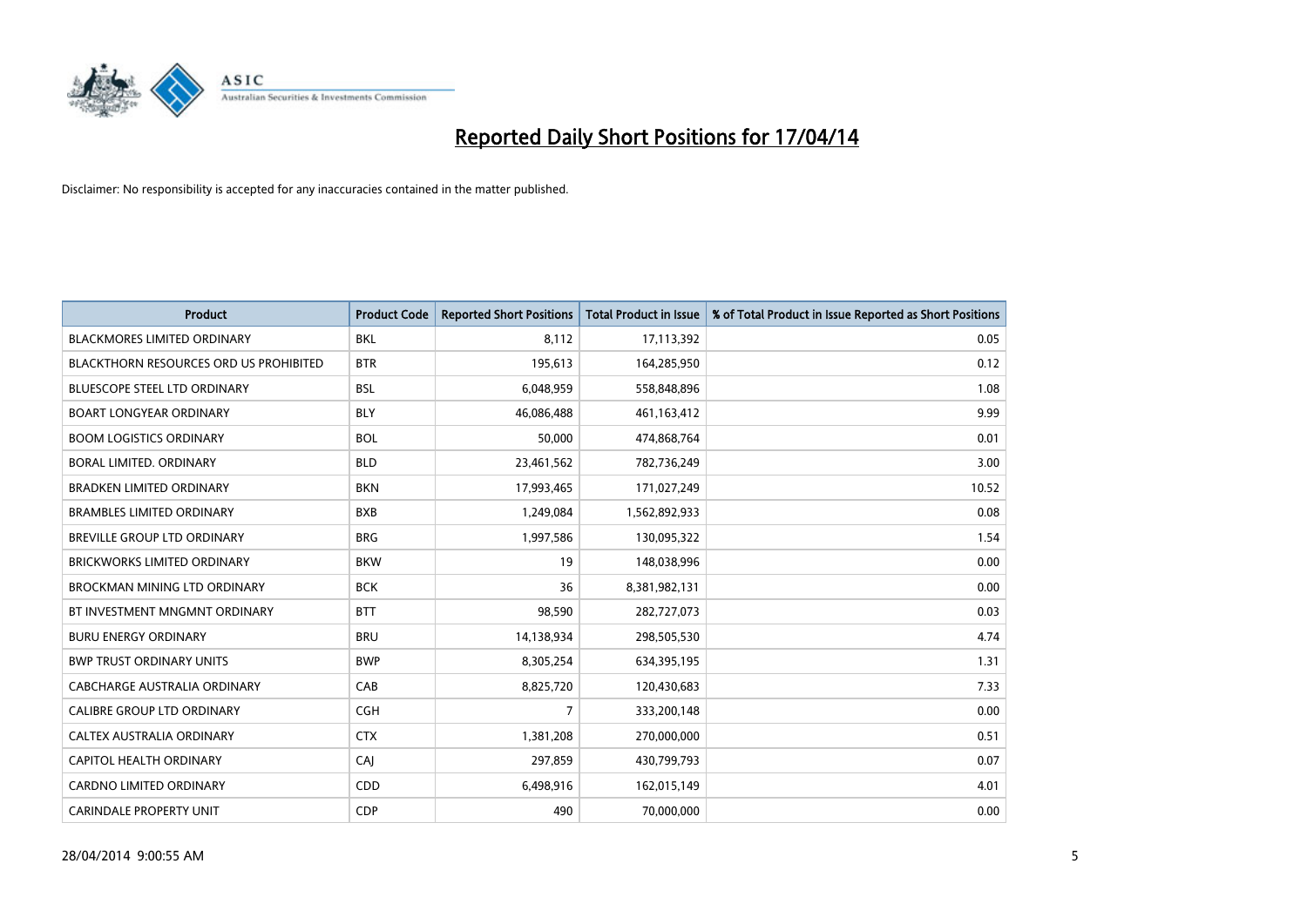

| <b>Product</b>                          | <b>Product Code</b> | <b>Reported Short Positions</b> | <b>Total Product in Issue</b> | % of Total Product in Issue Reported as Short Positions |
|-----------------------------------------|---------------------|---------------------------------|-------------------------------|---------------------------------------------------------|
| CARNARVON PETROLEUM ORDINARY            | <b>CVN</b>          | 734                             | 986,565,952                   | 0.00                                                    |
| CARSALES.COM LTD ORDINARY               | <b>CRZ</b>          | 7,109,011                       | 237,803,965                   | 2.99                                                    |
| CASH CONVERTERS ORDINARY                | CCV                 | 12,066,441                      | 428,886,124                   | 2.81                                                    |
| CEDAR WOODS PROP. ORDINARY              | <b>CWP</b>          | 32,763                          | 73,732,683                    | 0.04                                                    |
| CENTRAL PETROLEUM ORDINARY              | <b>CTP</b>          | 574,714                         | 348,718,957                   | 0.16                                                    |
| <b>CERAMIC FUEL CELLS ORDINARY</b>      | <b>CFU</b>          | 4,058                           | 1,771,524,324                 | 0.00                                                    |
| CFS RETAIL TRUST GRP STAPLED SECURITIES | <b>CFX</b>          | 70,178,977                      | 3,018,050,810                 | 2.33                                                    |
| CHALLENGER DIV.PRO. STAPLED UNITS       | <b>CDI</b>          | 19,368                          | 214,101,013                   | 0.01                                                    |
| <b>CHALLENGER LIMITED ORDINARY</b>      | <b>CGF</b>          | 724,886                         | 530,862,585                   | 0.14                                                    |
| CHARTER HALL GROUP STAPLED US PROHIBIT. | <b>CHC</b>          | 377,375                         | 347,925,558                   | 0.11                                                    |
| <b>CHARTER HALL RETAIL UNITS</b>        | <b>CQR</b>          | 12,325,227                      | 369,040,750                   | 3.34                                                    |
| <b>CHORUS LIMITED ORDINARY</b>          | <b>CNU</b>          | 86,726                          | 396,369,767                   | 0.02                                                    |
| CITIGOLD CORP LTD ORDINARY              | <b>CTO</b>          | 153,427                         | 1,495,764,906                 | 0.01                                                    |
| CLINUVEL PHARMACEUT, ORDINARY           | <b>CUV</b>          | 600                             | 38,217,038                    | 0.00                                                    |
| COAL OF AFRICA LTD ORDINARY             | <b>CZA</b>          | 426                             | 1,048,368,613                 | 0.00                                                    |
| <b>COALSPUR MINES LTD ORDINARY</b>      | <b>CPL</b>          | 6,288,040                       | 641,394,435                   | 0.98                                                    |
| <b>COBAR CONSOLIDATED ORDINARY</b>      | CCU                 | 100,000                         | 329,715,353                   | 0.03                                                    |
| COCA-COLA AMATIL ORDINARY               | <b>CCL</b>          | 16,917,656                      | 763,590,249                   | 2.22                                                    |
| <b>COCHLEAR LIMITED ORDINARY</b>        | COH                 | 9,579,510                       | 57,062,020                    | 16.79                                                   |
| <b>COCKATOO COAL ORDINARY</b>           | <b>COK</b>          | 167,987                         | 4,529,134,266                 | 0.00                                                    |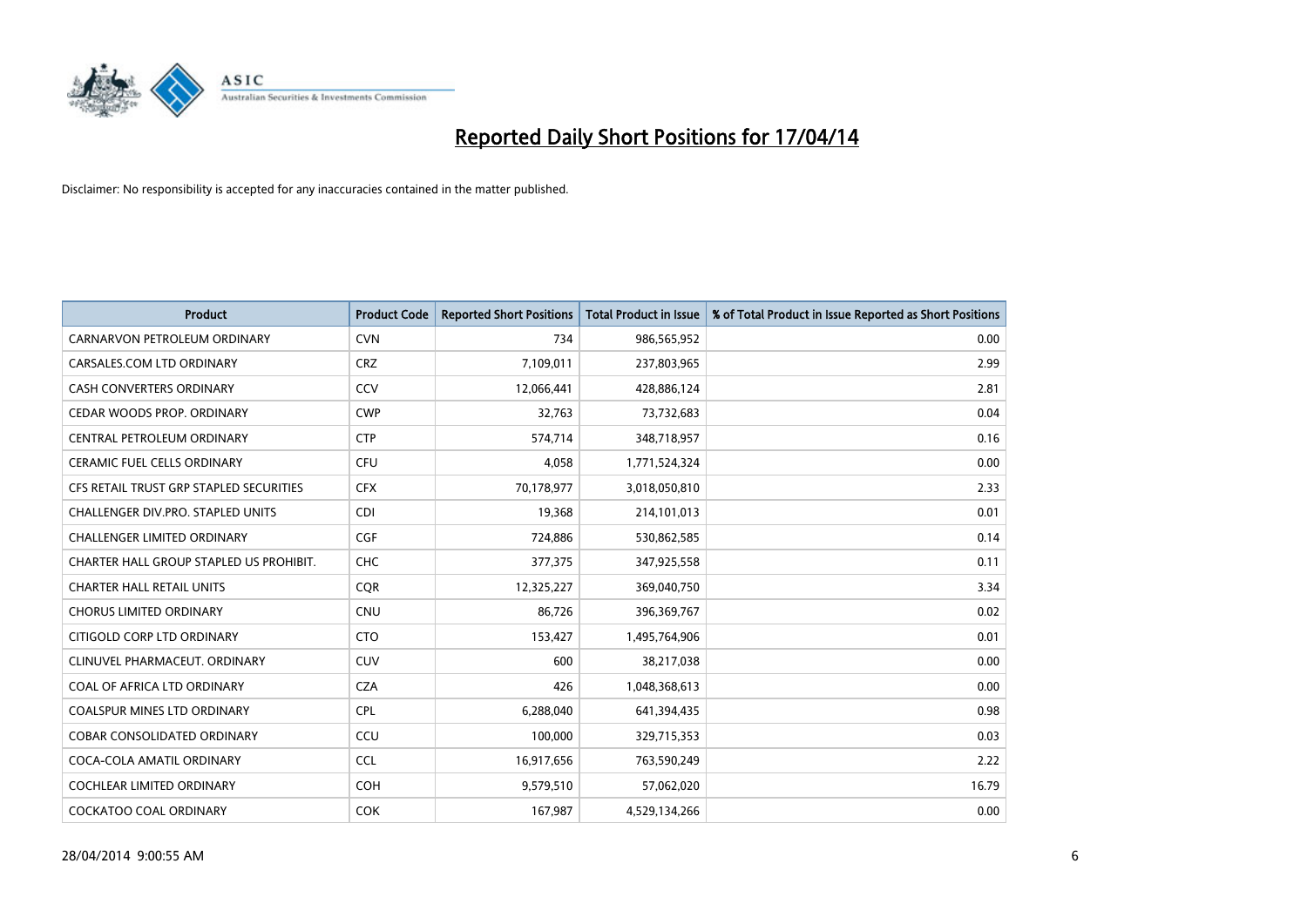

| <b>Product</b>                          | <b>Product Code</b> | <b>Reported Short Positions</b> | <b>Total Product in Issue</b> | % of Total Product in Issue Reported as Short Positions |
|-----------------------------------------|---------------------|---------------------------------|-------------------------------|---------------------------------------------------------|
| <b>CODAN LIMITED ORDINARY</b>           | <b>CDA</b>          | 579,517                         | 176,969,924                   | 0.33                                                    |
| COFFEY INTERNATIONAL ORDINARY           | <b>COF</b>          | 18,923                          | 255,833,165                   | 0.01                                                    |
| <b>COKAL LTD ORDINARY</b>               | <b>CKA</b>          | 13,650                          | 471,103,926                   | 0.00                                                    |
| <b>COLLECTION HOUSE ORDINARY</b>        | <b>CLH</b>          | 2,208,738                       | 129,717,785                   | 1.70                                                    |
| <b>COLLINS FOODS LTD ORDINARY</b>       | <b>CKF</b>          | 133,275                         | 93,000,003                    | 0.14                                                    |
| COMMONWEALTH BANK, ORDINARY             | <b>CBA</b>          | 7,840,496                       | 1,621,319,194                 | 0.48                                                    |
| <b>COMMONWEALTH PROP ORDINARY UNITS</b> | <b>CPA</b>          | 149,967                         | 2,347,003,413                 | 0.01                                                    |
| <b>COMPASS RESOURCES ORDINARY</b>       | <b>CMR</b>          | 7,472                           | 1,403,744,100                 | 0.00                                                    |
| <b>COMPUTERSHARE LTD ORDINARY</b>       | <b>CPU</b>          | 12,442,574                      | 556,203,079                   | 2.24                                                    |
| <b>COOPER ENERGY LTD ORDINARY</b>       | <b>COE</b>          | 2,299                           | 329,235,509                   | 0.00                                                    |
| CORP TRAVEL LIMITED ORDINARY            | <b>CTD</b>          | 74,969                          | 89,890,762                    | 0.08                                                    |
| <b>COVER-MORE GRP LTD ORDINARY</b>      | <b>CVO</b>          | 2,841,983                       | 317,750,000                   | 0.89                                                    |
| <b>CREDIT CORP GROUP ORDINARY</b>       | <b>CCP</b>          | 307,969                         | 46,131,882                    | 0.67                                                    |
| <b>CROMWELL PROP STAPLED SECURITIES</b> | <b>CMW</b>          | 15,370,435                      | 1,724,697,156                 | 0.89                                                    |
| <b>CROWE HORWATH AUS ORDINARY</b>       | <b>CRH</b>          | 863,941                         | 273,005,429                   | 0.32                                                    |
| CROWN RESORTS LTD ORDINARY              | <b>CWN</b>          | 2,146,173                       | 728,394,185                   | 0.29                                                    |
| <b>CSG LIMITED ORDINARY</b>             | CSV                 | 30,374                          | 278,973,075                   | 0.01                                                    |
| <b>CSL LIMITED ORDINARY</b>             | <b>CSL</b>          | 703,829                         | 482,043,532                   | 0.15                                                    |
| <b>CSR LIMITED ORDINARY</b>             | <b>CSR</b>          | 15,253,163                      | 506,000,315                   | 3.01                                                    |
| <b>CUDECO LIMITED ORDINARY</b>          | CDU                 | 8,734,847                       | 234,583,408                   | 3.72                                                    |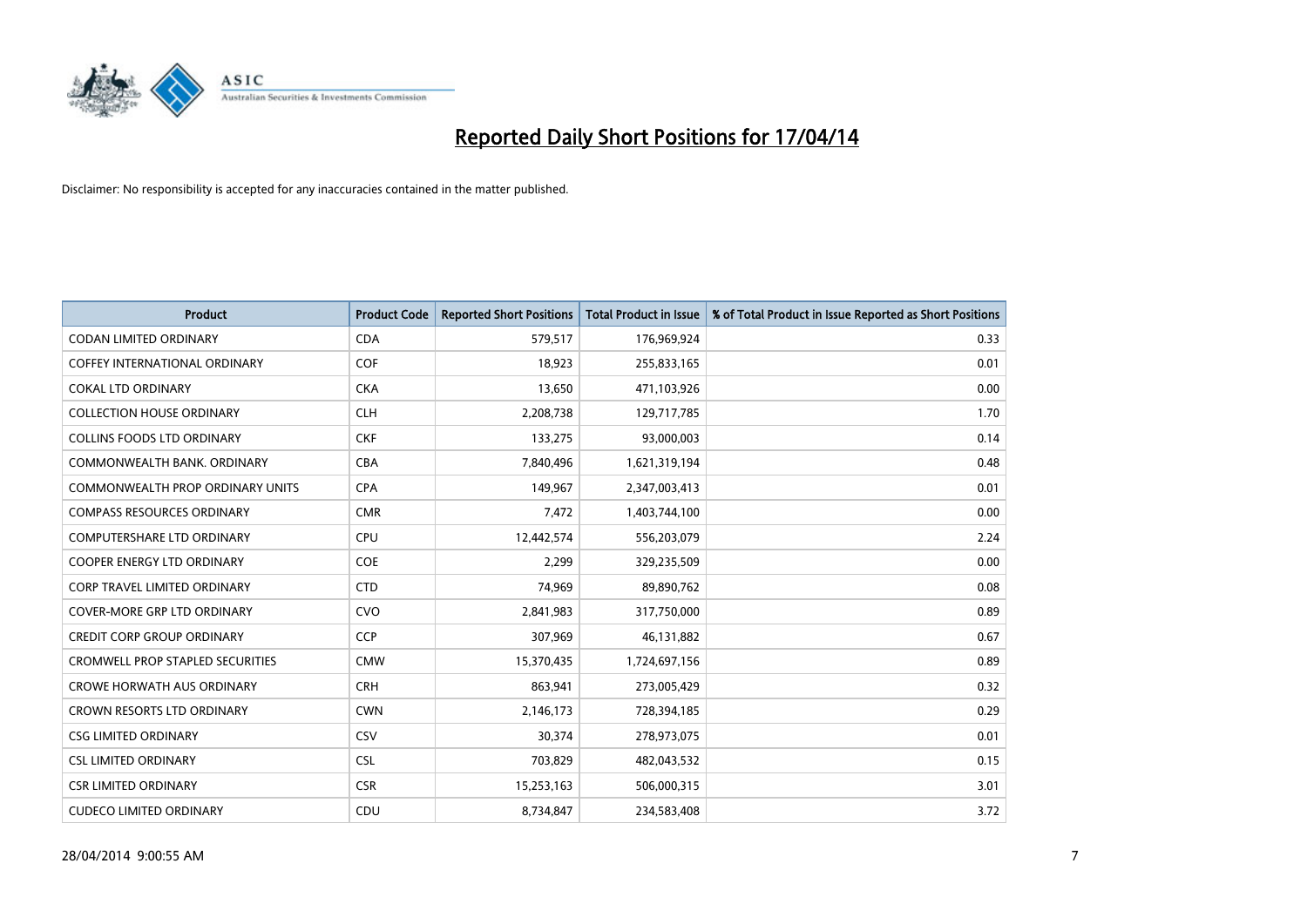

| <b>Product</b>                       | <b>Product Code</b> | <b>Reported Short Positions</b> | <b>Total Product in Issue</b> | % of Total Product in Issue Reported as Short Positions |
|--------------------------------------|---------------------|---------------------------------|-------------------------------|---------------------------------------------------------|
| DART ENERGY LTD ORDINARY             | <b>DTE</b>          | 4,032,620                       | 1,108,752,733                 | 0.36                                                    |
| DATA#3 LIMITED ORDINARY              | <b>DTL</b>          | 207,895                         | 153,974,950                   | 0.14                                                    |
| DAVID JONES LIMITED ORDINARY         | <b>DJS</b>          | 22,663,332                      | 537,137,845                   | 4.22                                                    |
| <b>DECMIL GROUP LIMITED ORDINARY</b> | <b>DCG</b>          | 1,721,596                       | 168,657,794                   | 1.02                                                    |
| DEEP YELLOW LIMITED ORDINARY         | <b>DYL</b>          | 1,600,000                       | 1,617,041,367                 | 0.10                                                    |
| DEVINE LIMITED ORDINARY              | <b>DVN</b>          | 10,000                          | 158,730,556                   | 0.01                                                    |
| DEXUS PROPERTY GROUP STAPLED UNITS   | <b>DXS</b>          | 10,530,919                      | 5,379,489,824                 | 0.20                                                    |
| DICK SMITH HLDGS ORDINARY            | <b>DSH</b>          | 13,547,825                      | 236,511,364                   | 5.73                                                    |
| DISCOVERY METALS LTD ORDINARY        | <b>DML</b>          | 2,110,206                       | 560,034,418                   | 0.38                                                    |
| DOMINO PIZZA ENTERPR ORDINARY        | <b>DMP</b>          | 1,806,523                       | 85,915,713                    | 2.10                                                    |
| DONACO INTERNATIONAL ORDINARY        | <b>DNA</b>          | 1,953,406                       | 430,199,612                   | 0.45                                                    |
| DOWNER EDI LIMITED ORDINARY          | <b>DOW</b>          | 15,752,906                      | 435,399,975                   | 3.62                                                    |
| DRAGON MINING LTD ORDINARY           | <b>DRA</b>          | 50,000                          | 88,840,613                    | 0.06                                                    |
| DRILLSEARCH ENERGY ORDINARY          | <b>DLS</b>          | 13,265,465                      | 432,965,895                   | 3.06                                                    |
| DUET GROUP STAPLED US PROHIBIT.      | <b>DUE</b>          | 17,441,295                      | 1,317,809,323                 | 1.32                                                    |
| <b>DULUXGROUP LIMITED ORDINARY</b>   | <b>DLX</b>          | 2,047,897                       | 381,093,950                   | 0.54                                                    |
| DWS LTD ORDINARY                     | <b>DWS</b>          | 7,001                           | 132,362,763                   | 0.01                                                    |
| ECHO ENTERTAINMENT ORDINARY          | <b>EGP</b>          | 28,842,825                      | 825,672,730                   | 3.49                                                    |
| ELDERS LIMITED ORDINARY              | <b>ELD</b>          | 19,776,311                      | 455,013,329                   | 4.35                                                    |
| ELEMENTAL MINERALS ORDINARY          | <b>ELM</b>          | 170,287                         | 303,263,391                   | 0.06                                                    |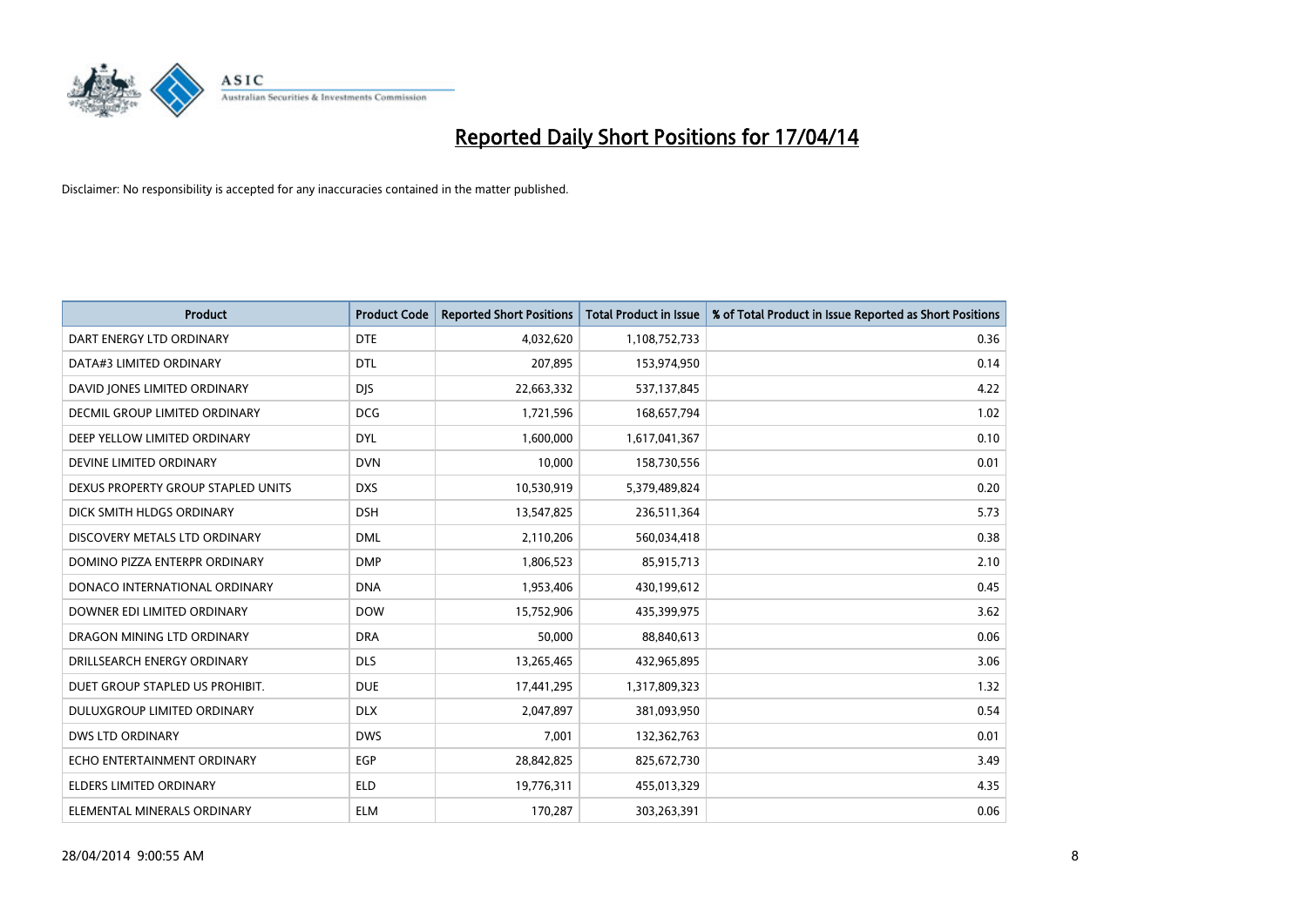

| <b>Product</b>                         | <b>Product Code</b> | <b>Reported Short Positions</b> | <b>Total Product in Issue</b> | % of Total Product in Issue Reported as Short Positions |
|----------------------------------------|---------------------|---------------------------------|-------------------------------|---------------------------------------------------------|
| <b>EMECO HOLDINGS ORDINARY</b>         | <b>EHL</b>          | 15,463,848                      | 599,675,707                   | 2.58                                                    |
| <b>ENDEAVOUR MIN CORP CDI 1:1</b>      | <b>EVR</b>          | 31,265                          | 59,800,104                    | 0.05                                                    |
| <b>ENERGY RESOURCES ORDINARY 'A'</b>   | ERA                 | 8,693,879                       | 517,725,062                   | 1.68                                                    |
| <b>ENERGY WORLD CORPOR, ORDINARY</b>   | <b>EWC</b>          | 43,402,048                      | 1,734,166,672                 | 2.50                                                    |
| <b>ENVESTRA LIMITED ORDINARY</b>       | <b>ENV</b>          | 563,919                         | 1,796,808,474                 | 0.03                                                    |
| EQUATORIAL RES LTD ORDINARY            | EQX                 | 2,042                           | 122,185,353                   | 0.00                                                    |
| EQUITY TRUSTEES ORDINARY               | EQT                 | 3,700                           | 9,657,916                     | 0.04                                                    |
| ERM POWER LIMITED ORDINARY             | EPW                 | 1,223,946                       | 239,269,727                   | 0.51                                                    |
| ETHANE PIPELINE STAPLED SECURITIES     | <b>EPX</b>          | 9,488                           | 69,302,275                    | 0.01                                                    |
| EVOLUTION MINING LTD ORDINARY          | <b>EVN</b>          | 28,619,788                      | 709,989,453                   | 4.03                                                    |
| FAIRFAX MEDIA LTD ORDINARY             | <b>FXJ</b>          | 153,196,671                     | 2,351,955,725                 | 6.51                                                    |
| <b>FANTASTIC HOLDINGS ORDINARY</b>     | FAN                 | 24,157                          | 103,068,398                   | 0.02                                                    |
| FAR LTD ORDINARY                       | <b>FAR</b>          | 22,776,174                      | 2,499,846,742                 | 0.91                                                    |
| FEDERATION CNTRES ORD/UNIT STAPLED SEC | <b>FDC</b>          | 4,092,503                       | 1,427,641,565                 | 0.29                                                    |
| FINBAR GROUP LIMITED ORDINARY          | <b>FRI</b>          | 10,297                          | 225,847,184                   | 0.00                                                    |
| FISHER & PAYKEL H. ORDINARY            | <b>FPH</b>          | 1,532,730                       | 551,119,377                   | 0.28                                                    |
| FLEETWOOD CORP ORDINARY                | <b>FWD</b>          | 2,418,170                       | 60,581,211                    | 3.99                                                    |
| FLETCHER BUILDING ORDINARY             | <b>FBU</b>          | 1,334,461                       | 687,854,788                   | 0.19                                                    |
| FLEXIGROUP LIMITED ORDINARY            | <b>FXL</b>          | 1,580,460                       | 304,096,060                   | 0.52                                                    |
| FLIGHT CENTRE TRAVEL ORDINARY          | FLT                 | 5,934,613                       | 100,558,707                   | 5.90                                                    |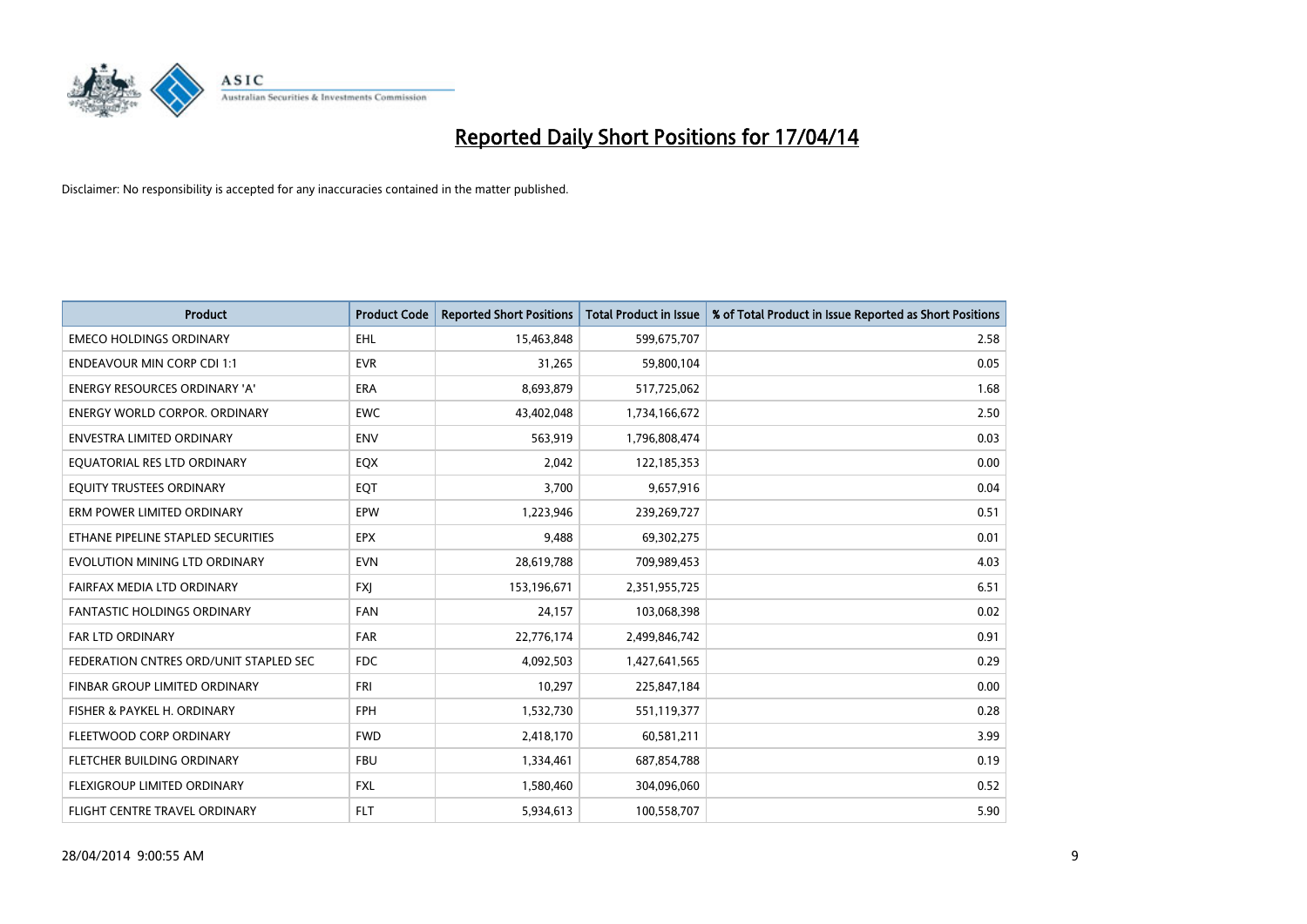

| <b>Product</b>                             | <b>Product Code</b> | <b>Reported Short Positions</b> | <b>Total Product in Issue</b> | % of Total Product in Issue Reported as Short Positions |
|--------------------------------------------|---------------------|---------------------------------|-------------------------------|---------------------------------------------------------|
| FLINDERS MINES LTD ORDINARY                | <b>FMS</b>          | 3,950,202                       | 2,400,995,602                 | 0.16                                                    |
| FOCUS MINERALS LTD ORDINARY                | <b>FML</b>          | 10,000,000                      | 9,137,375,877                 | 0.11                                                    |
| FONTERRA SHARE FUND ORDINARY UNITS         | <b>FSF</b>          | 3,029                           | 106,627,436                   | 0.00                                                    |
| FORGE GROUP LIMITED ORDINARY               | FGE                 | 2,454,173                       | 86,169,014                    | 2.85                                                    |
| <b>FORTESCUE METALS GRP ORDINARY</b>       | <b>FMG</b>          | 151,839,793                     | 3,113,798,151                 | 4.88                                                    |
| FREEDOM FOOD LTD ORDINARY                  | <b>FNP</b>          | 10,000                          | 149,846,138                   | 0.01                                                    |
| <b>FREELANCER LTD ORDINARY</b>             | <b>FLN</b>          | 15,000                          | 436,500,000                   | 0.00                                                    |
| <b>G.U.D. HOLDINGS ORDINARY</b>            | GUD                 | 2,842,473                       | 71,241,319                    | 3.99                                                    |
| <b>G8 EDUCATION LIMITED ORDINARY</b>       | <b>GEM</b>          | 10,409,787                      | 316,484,749                   | 3.29                                                    |
| <b>GALAXY RESOURCES ORDINARY</b>           | GXY                 | 329,458                         | 1,027,073,389                 | 0.03                                                    |
| <b>GALILEO JAPAN TRUST UNIT</b>            | GIT                 | 132,001                         | 106,444,665                   | 0.12                                                    |
| <b>GBST HOLDINGS., ORDINARY</b>            | GBT                 | 40,105                          | 66,561,725                    | 0.06                                                    |
| <b>GDI PROPERTY GRP STAPLED SECURITIES</b> | GDI                 | 2,790,719                       | 567,575,025                   | 0.49                                                    |
| <b>GENETIC TECHNOLOGIES ORDINARY</b>       | GTG                 | 2,148,360                       | 664,769,002                   | 0.32                                                    |
| <b>GEODYNAMICS LIMITED ORDINARY</b>        | GDY                 | 819                             | 406,452,608                   | 0.00                                                    |
| GI DYNAMICS, INC CDI US PROHIBITED         | GID                 | 921,000                         | 398,231,465                   | 0.23                                                    |
| <b>GINDALBIE METALS LTD ORDINARY</b>       | GBG                 | 40,158,703                      | 1,493,660,842                 | 2.69                                                    |
| <b>GOODMAN FIELDER, ORDINARY</b>           | <b>GFF</b>          | 71,368,819                      | 1,955,559,207                 | 3.65                                                    |
| <b>GOODMAN GROUP STAPLED</b>               | <b>GMG</b>          | 4,534,982                       | 1,727,685,976                 | 0.26                                                    |
| <b>GPT GROUP STAPLED SEC.</b>              | <b>GPT</b>          | 7,926,992                       | 1,685,460,955                 | 0.47                                                    |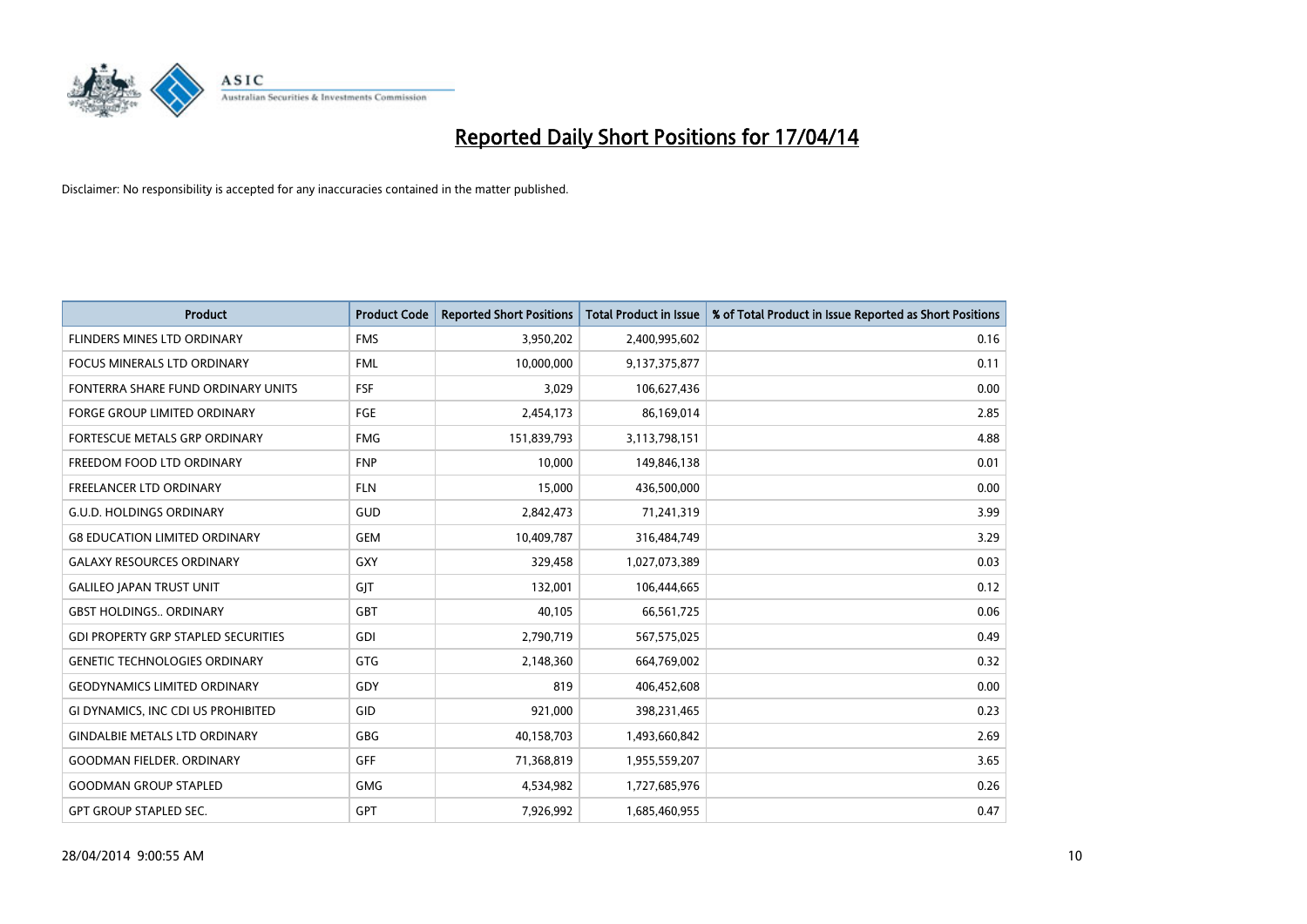

| <b>Product</b>                                   | <b>Product Code</b> | <b>Reported Short Positions</b> | <b>Total Product in Issue</b> | % of Total Product in Issue Reported as Short Positions |
|--------------------------------------------------|---------------------|---------------------------------|-------------------------------|---------------------------------------------------------|
| <b>GRAINCORP LIMITED A CLASS ORDINARY</b>        | <b>GNC</b>          | 5,038,118                       | 228,855,628                   | 2.20                                                    |
| <b>GRANGE RESOURCES, ORDINARY</b>                | GRR                 | 4,651,560                       | 1,157,097,869                 | 0.40                                                    |
| <b>GREENCROSS LIMITED ORDINARY</b>               | <b>GXL</b>          | 3,103                           | 90,893,174                    | 0.00                                                    |
| <b>GREENLAND MIN EN LTD ORDINARY</b>             | GGG                 | 3,704,513                       | 575,497,356                   | 0.64                                                    |
| <b>GROWTHPOINT PROPERTY ORD/UNIT STAPLED SEC</b> | GOZ                 | 2,926                           | 488,029,437                   | 0.00                                                    |
| <b>GRYPHON MINERALS LTD ORDINARY</b>             | GRY                 | 3,628,654                       | 400,889,282                   | 0.91                                                    |
| <b>GUILDFORD COAL LTD ORDINARY</b>               | <b>GUF</b>          | 216,030                         | 761,857,020                   | 0.03                                                    |
| <b>GUINNESS PEAT GROUP. CDI 1:1</b>              | GPG                 | 81,925                          | 173,712,997                   | 0.05                                                    |
| <b>GWA GROUP LTD ORDINARY</b>                    | <b>GWA</b>          | 10,466,711                      | 306,533,770                   | 3.41                                                    |
| <b>HARVEY NORMAN ORDINARY</b>                    | <b>HVN</b>          | 63,617,032                      | 1,062,316,784                 | 5.99                                                    |
| <b>HENDERSON GROUP CDI 1:1</b>                   | <b>HGG</b>          | 1,960,817                       | 639,330,231                   | 0.31                                                    |
| HFA HOLDINGS LIMITED ORDINARY                    | <b>HFA</b>          | 3,809                           | 118,738,157                   | 0.00                                                    |
| <b>HIGHLANDS PACIFIC ORDINARY</b>                | <b>HIG</b>          | 10.001                          | 854,261,346                   | 0.00                                                    |
| HILLGROVE RES LTD ORDINARY                       | <b>HGO</b>          | 545,339                         | 1,180,889,221                 | 0.05                                                    |
| HILLS LTD ORDINARY                               | <b>HIL</b>          | 500,000                         | 235,173,156                   | 0.21                                                    |
| HORIZON OIL LIMITED ORDINARY                     | <b>HZN</b>          | 97,778,226                      | 1,301,147,932                 | 7.51                                                    |
| HOT CHILI LTD ORDINARY                           | <b>HCH</b>          | 10,000                          | 347,732,196                   | 0.00                                                    |
| <b>HOTEL PROPERTY STAPLED</b>                    | <b>HPI</b>          | 76,146                          | 132,870,000                   | 0.06                                                    |
| <b>ICON ENERGY LIMITED ORDINARY</b>              | <b>ICN</b>          | 30,000                          | 615,774,351                   | 0.00                                                    |
| <b>IINET LIMITED ORDINARY</b>                    | <b>IIN</b>          | 2,279,995                       | 161,238,847                   | 1.41                                                    |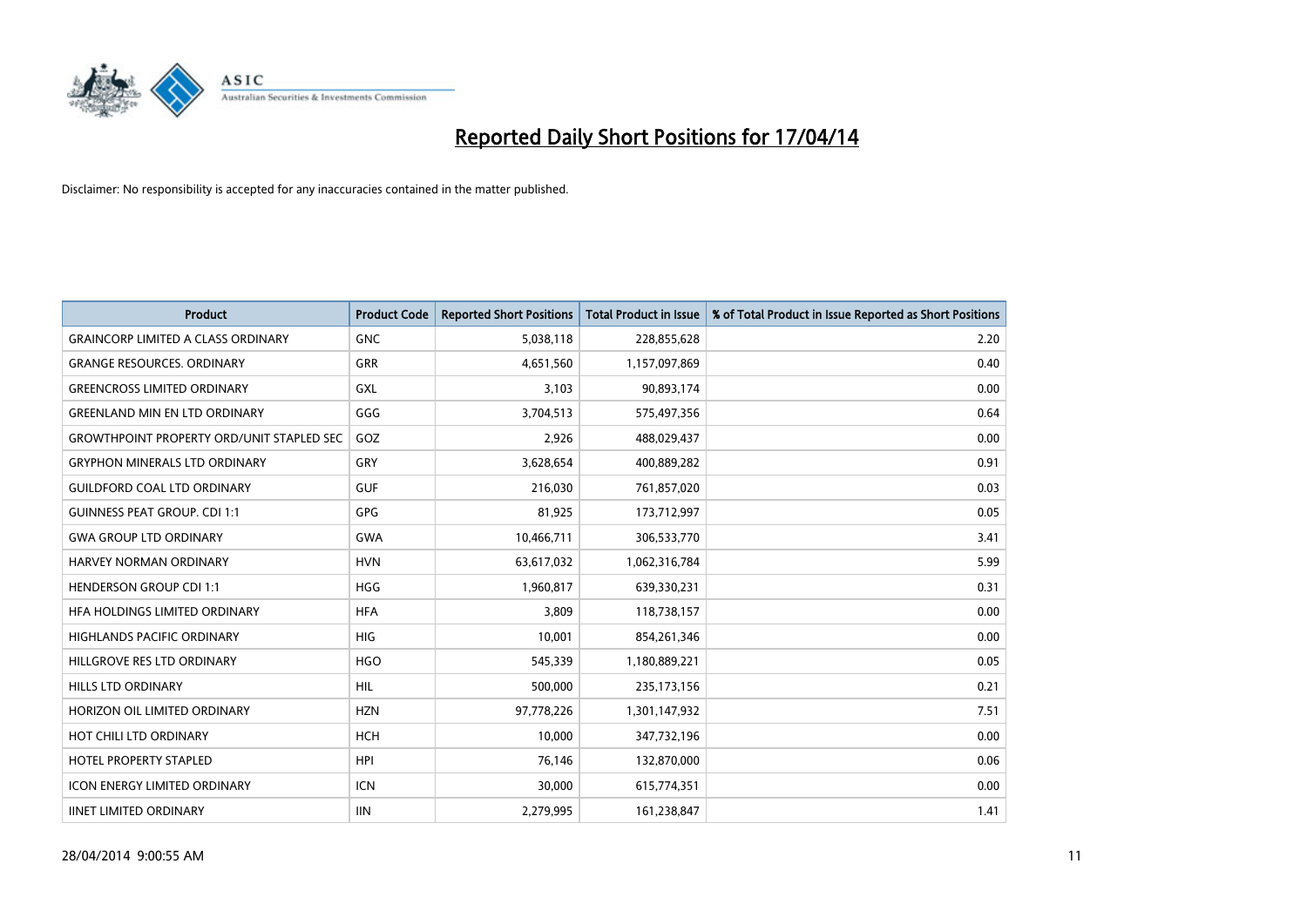

| <b>Product</b>                                  | <b>Product Code</b> | <b>Reported Short Positions</b> | <b>Total Product in Issue</b> | % of Total Product in Issue Reported as Short Positions |
|-------------------------------------------------|---------------------|---------------------------------|-------------------------------|---------------------------------------------------------|
| <b>ILUKA RESOURCES ORDINARY</b>                 | ILU                 | 41,702,251                      | 418,700,517                   | 9.96                                                    |
| <b>IMDEX LIMITED ORDINARY</b>                   | <b>IMD</b>          | 4,988,068                       | 210,473,188                   | 2.37                                                    |
| <b>INCITEC PIVOT ORDINARY</b>                   | IPL                 | 18,483,668                      | 1,644,919,097                 | 1.12                                                    |
| INDEPENDENCE GROUP ORDINARY                     | <b>IGO</b>          | 1,494,880                       | 233,323,905                   | 0.64                                                    |
| <b>INDOCHINE MINING LTD ORDINARY</b>            | <b>IDC</b>          | 18,008                          | 1,003,497,126                 | 0.00                                                    |
| <b>INDOPHIL RESOURCES ORDINARY</b>              | <b>IRN</b>          | 468,368                         | 1,203,146,194                 | 0.04                                                    |
| <b>INDUSTRIA REIT STAPLED</b>                   | <b>IDR</b>          | 10,930                          | 125,000,001                   | 0.01                                                    |
| <b>INFIGEN ENERGY STAPLED SECURITIES</b>        | <b>IFN</b>          | 3,083,444                       | 764,993,434                   | 0.40                                                    |
| INGENIA GROUP STAPLED SECURITIES                | <b>INA</b>          | 941,105                         | 676,240,232                   | 0.14                                                    |
| INSURANCE AUSTRALIA ORDINARY                    | IAG                 | 21,721,862                      | 2,341,618,048                 | 0.93                                                    |
| <b>INTREPID MINES ORDINARY</b>                  | <b>IAU</b>          | 18,656,721                      | 556,689,740                   | 3.35                                                    |
| <b>INVESTA OFFICE FUND STAPLED SECURITIES</b>   | <b>IOF</b>          | 1,257,438                       | 614,047,458                   | 0.20                                                    |
| <b>INVOCARE LIMITED ORDINARY</b>                | <b>IVC</b>          | 4,409,798                       | 110,030,298                   | 4.01                                                    |
| <b>IOOF HOLDINGS LTD ORDINARY</b>               | IFL                 | 2,234,210                       | 232,118,034                   | 0.96                                                    |
| <b>IPROPERTY GROUP LTD ORDINARY</b>             | <b>IPP</b>          | 394,658                         | 181,579,840                   | 0.22                                                    |
| <b>IRESS LIMITED ORDINARY</b>                   | <b>IRE</b>          | 613,502                         | 158,585,126                   | 0.39                                                    |
| <b>IRON ORE HOLDINGS ORDINARY</b>               | <b>IOH</b>          | 26,197                          | 161,174,005                   | 0.02                                                    |
| <b>ISELECT LTD ORDINARY</b>                     | <b>ISU</b>          | 316,769                         | 260,889,894                   | 0.12                                                    |
| <b>IAMES HARDIE INDUST CHESS DEPOSITARY INT</b> | <b>IHX</b>          | 4,084,667                       | 445,033,502                   | 0.92                                                    |
| JAPARA HEALTHCARE LT ORDINARY                   | <b>IHC</b>          | 180,000                         | 262,500,000                   | 0.07                                                    |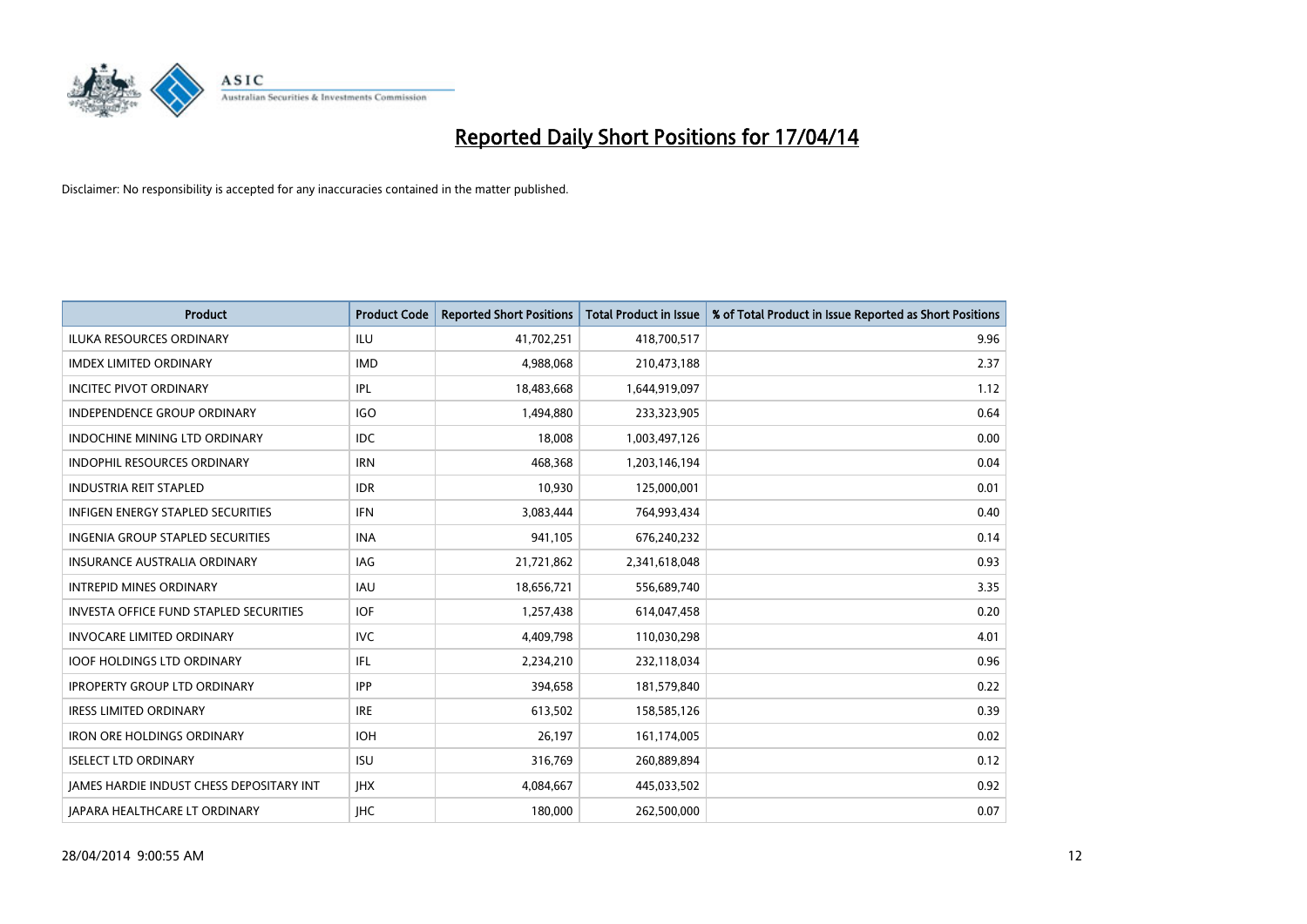

| <b>Product</b>                        | <b>Product Code</b> | <b>Reported Short Positions</b> | <b>Total Product in Issue</b> | % of Total Product in Issue Reported as Short Positions |
|---------------------------------------|---------------------|---------------------------------|-------------------------------|---------------------------------------------------------|
| <b>JB HI-FI LIMITED ORDINARY</b>      | <b>IBH</b>          | 12,548,951                      | 100,385,400                   | 12.50                                                   |
| KAGARA LTD ORDINARY                   | KZL                 | 3,349,855                       | 798,953,117                   | 0.42                                                    |
| KAROON GAS AUSTRALIA ORDINARY         | <b>KAR</b>          | 14,077,205                      | 255,841,581                   | 5.50                                                    |
| KATHMANDU HOLD LTD ORDINARY           | <b>KMD</b>          | 204,243                         | 200,473,338                   | 0.10                                                    |
| <b>KBL MINING LIMITED ORDINARY</b>    | <b>KBL</b>          | 1,820                           | 393,535,629                   | 0.00                                                    |
| KINGSGATE CONSOLID. ORDINARY          | <b>KCN</b>          | 6,181,969                       | 223,584,937                   | 2.76                                                    |
| KINGSROSE MINING LTD ORDINARY         | <b>KRM</b>          | 270,607                         | 358,611,493                   | 0.08                                                    |
| LEIGHTON HOLDINGS ORDINARY            | LEI                 | 10,890,348                      | 337,965,688                   | 3.22                                                    |
| LEND LEASE GROUP UNIT/ORD STAPLED     | <b>LLC</b>          | 4,995,294                       | 577,475,833                   | 0.87                                                    |
| LIQUEFIED NATURAL ORDINARY            | <b>LNG</b>          | 39,848                          | 355,829,015                   | 0.01                                                    |
| LONESTAR RESO LTD ORDINARY            | LNR                 | 255,536                         | 697,187,211                   | 0.04                                                    |
| LYCOPODIUM LIMITED ORDINARY           | <b>LYL</b>          | 1,756                           | 38,955,103                    | 0.00                                                    |
| LYNAS CORPORATION ORDINARY            | <b>LYC</b>          | 131,562,823                     | 1,961,185,594                 | 6.71                                                    |
| <b>M2 GRP LTD ORDINARY</b>            | <b>MTU</b>          | 14,846,096                      | 179,511,351                   | 8.27                                                    |
| <b>MACA LIMITED ORDINARY</b>          | <b>MLD</b>          | 187,736                         | 202,676,373                   | 0.09                                                    |
| MACO ATLAS ROADS GRP ORDINARY STAPLED | <b>MOA</b>          | 6,217,507                       | 487,230,540                   | 1.28                                                    |
| MACQUARIE GROUP LTD ORDINARY          | <b>MQG</b>          | 1,393,997                       | 321,074,750                   | 0.43                                                    |
| MAGELLAN FIN GRP LTD ORDINARY         | <b>MFG</b>          | 2,603,462                       | 157,268,525                   | 1.66                                                    |
| MATRIX C & E LTD ORDINARY             | <b>MCE</b>          | 2,912,846                       | 94,555,428                    | 3.08                                                    |
| MAVERICK DRILLING ORDINARY            | <b>MAD</b>          | 7,082,311                       | 533,885,763                   | 1.33                                                    |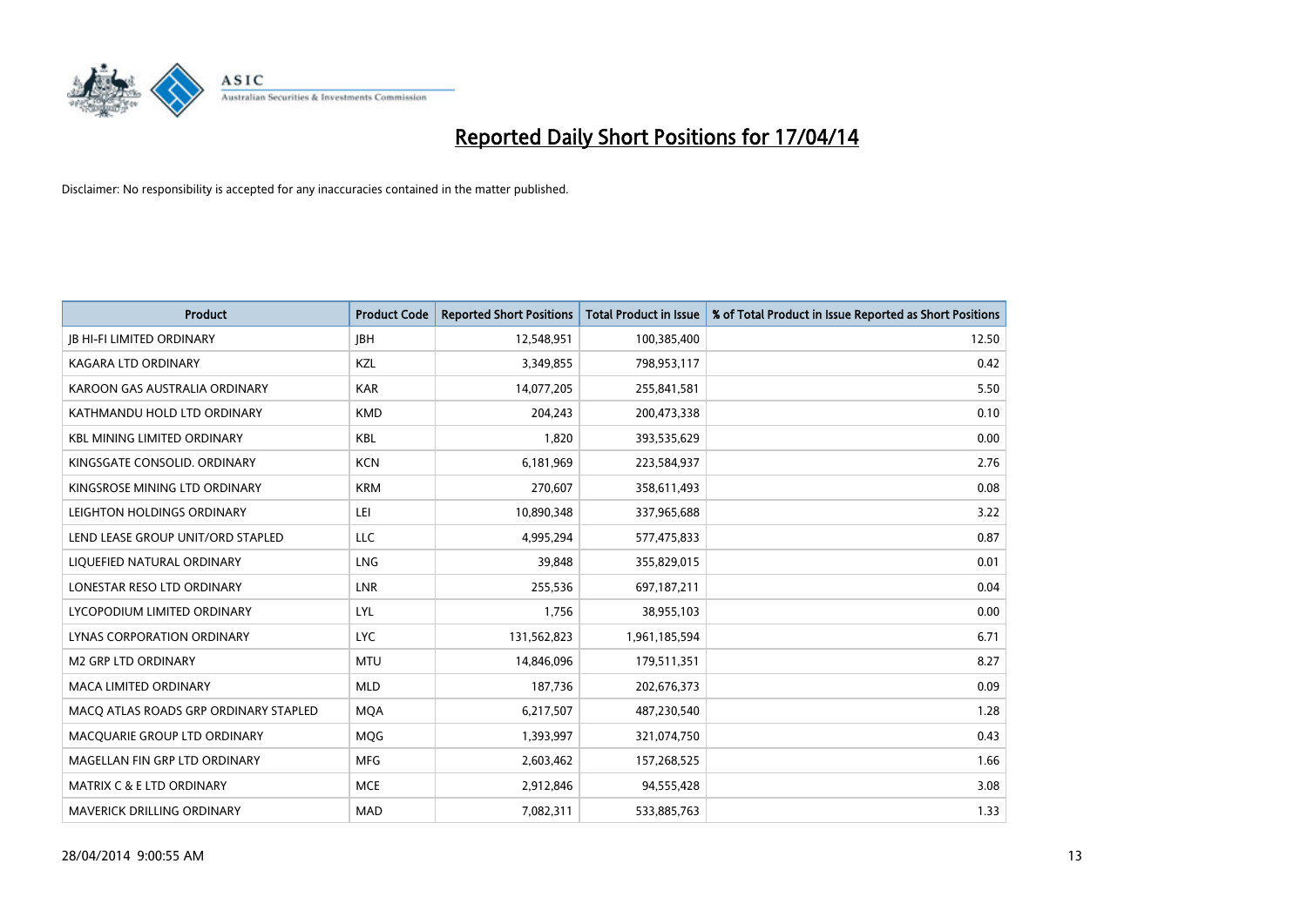

| <b>Product</b>                       | <b>Product Code</b> | <b>Reported Short Positions</b> | <b>Total Product in Issue</b> | % of Total Product in Issue Reported as Short Positions |
|--------------------------------------|---------------------|---------------------------------|-------------------------------|---------------------------------------------------------|
| <b>MAXITRANS INDUSTRIES ORDINARY</b> | <b>MXI</b>          | 343,231                         | 185,075,653                   | 0.19                                                    |
| MAYNE PHARMA LTD ORDINARY            | <b>MYX</b>          | 876,146                         | 586,651,477                   | 0.15                                                    |
| MCALEESE LTD ORDINARY                | <b>MCS</b>          | 23,000                          | 287,365,502                   | 0.01                                                    |
| MCMILLAN SHAKESPEARE ORDINARY        | <b>MMS</b>          | 251,339                         | 74,523,965                    | 0.34                                                    |
| <b>MCPHERSON'S LTD ORDINARY</b>      | <b>MCP</b>          | 160,473                         | 95,434,645                    | 0.17                                                    |
| MEDUSA MINING LTD ORDINARY           | <b>MML</b>          | 5,321,809                       | 207,794,301                   | 2.56                                                    |
| MELBOURNE IT LIMITED ORDINARY        | <b>MLB</b>          | 5,450                           | 92,944,392                    | 0.01                                                    |
| <b>MERMAID MARINE ORDINARY</b>       | <b>MRM</b>          | 6,179,175                       | 366,741,299                   | 1.68                                                    |
| MESOBLAST LIMITED ORDINARY           | <b>MSB</b>          | 19,054,188                      | 321,210,394                   | 5.93                                                    |
| METALS X LIMITED ORDINARY            | <b>MLX</b>          | 608,273                         | 1,655,386,110                 | 0.04                                                    |
| METCASH LIMITED ORDINARY             | <b>MTS</b>          | 99,790,289                      | 888,338,048                   | 11.23                                                   |
| MIGHTY RIVER POWER ORDINARY          | <b>MYT</b>          | 3,675,711                       | 1,400,012,517                 | 0.26                                                    |
| MILLENNIUM MIN LTD ORDINARY          | <b>MOY</b>          | 2,316                           | 217,695,372                   | 0.00                                                    |
| MINCOR RESOURCES NL ORDINARY         | <b>MCR</b>          | 30,433                          | 188,208,274                   | 0.02                                                    |
| MINERAL DEPOSITS ORDINARY            | <b>MDL</b>          | 666,432                         | 103,538,786                   | 0.64                                                    |
| MINERAL RESOURCES. ORDINARY          | <b>MIN</b>          | 5,242,781                       | 186,556,246                   | 2.81                                                    |
| MINT WIRELESS ORDINARY               | <b>MNW</b>          | 1,151,716                       | 407,372,395                   | 0.28                                                    |
| MIRABELA NICKEL LTD ORDINARY         | <b>MBN</b>          | 18,855,648                      | 876,801,147                   | 2.15                                                    |
| MIRVAC GROUP STAPLED SECURITIES      | <b>MGR</b>          | 1,217,172                       | 3,692,279,772                 | 0.03                                                    |
| MOBILE EMBRACE LTD ORDINARY          | <b>MBE</b>          | 1,794                           | 369,270,098                   | 0.00                                                    |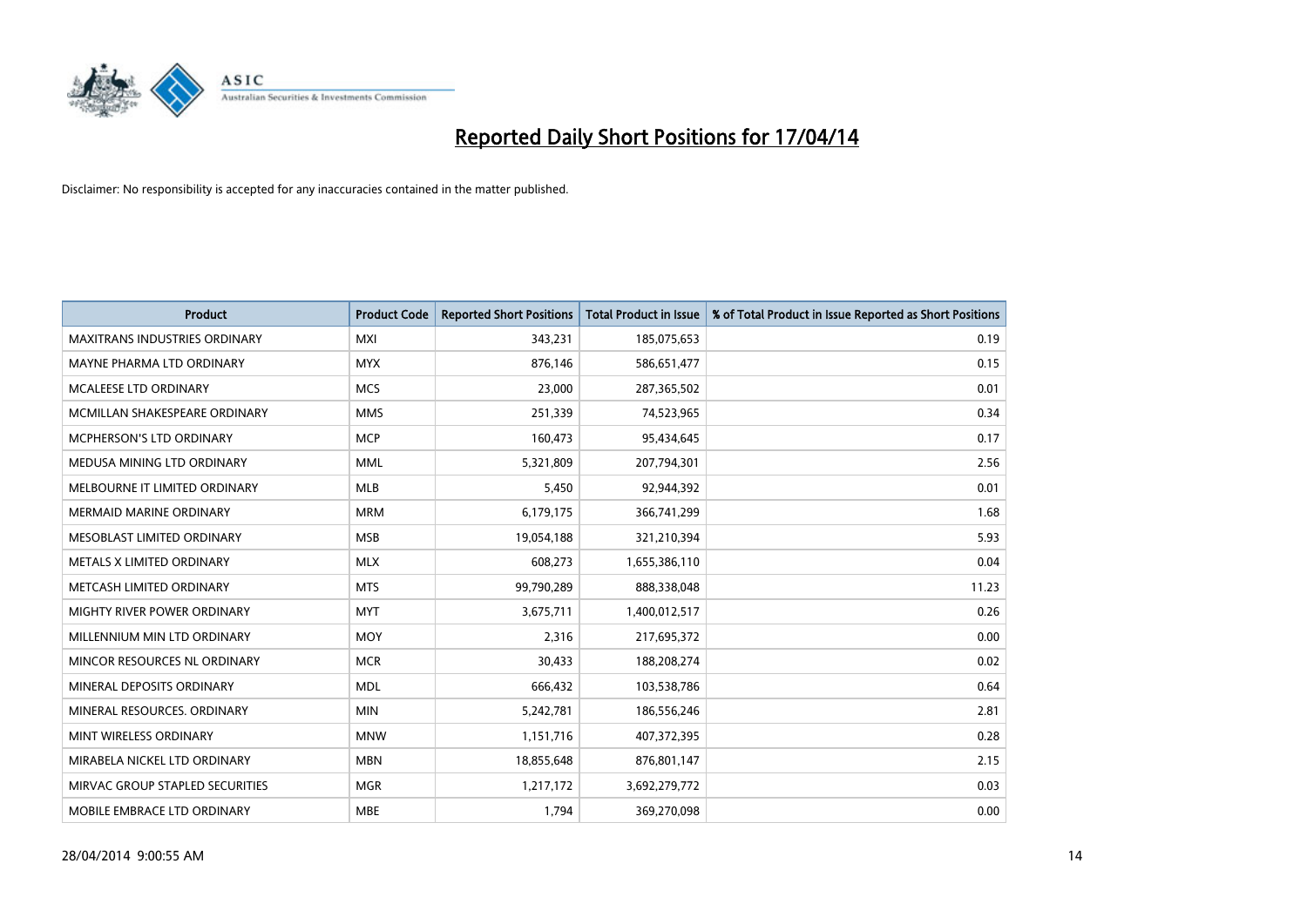

| <b>Product</b>                | <b>Product Code</b> | <b>Reported Short Positions</b> | <b>Total Product in Issue</b> | % of Total Product in Issue Reported as Short Positions |
|-------------------------------|---------------------|---------------------------------|-------------------------------|---------------------------------------------------------|
| MOLOPO ENERGY LTD ORDINARY    | <b>MPO</b>          | 268,667                         | 247,275,840                   | 0.11                                                    |
| MONADELPHOUS GROUP ORDINARY   | <b>MND</b>          | 12,116,365                      | 92,679,570                    | 13.07                                                   |
| MORTGAGE CHOICE LTD ORDINARY  | <b>MOC</b>          | 5,998                           | 123,780,387                   | 0.00                                                    |
| MOUNT GIBSON IRON ORDINARY    | <b>MGX</b>          | 12,708,210                      | 1,090,584,232                 | 1.17                                                    |
| MULTIPLEX SITES SITES         | <b>MXUPA</b>        | 1,670                           | 4,500,000                     | 0.04                                                    |
| MURCHISON METALS LTD ORDINARY | <b>MMX</b>          | 216,291                         | 450,497,346                   | 0.05                                                    |
| MYER HOLDINGS LTD ORDINARY    | <b>MYR</b>          | 67,944,945                      | 585,684,551                   | 11.60                                                   |
| MYSTATE LIMITED ORDINARY      | <b>MYS</b>          | 2,136                           | 87,234,451                    | 0.00                                                    |
| NANOSONICS LIMITED ORDINARY   | <b>NAN</b>          | 193,539                         | 263,798,826                   | 0.07                                                    |
| NATIONAL AUST, BANK ORDINARY  | <b>NAB</b>          | 6,046,517                       | 2,353,771,760                 | 0.26                                                    |
| NATIONAL STORAGE STAPLED      | <b>NSR</b>          | 1,302,783                       | 244,897,097                   | 0.53                                                    |
| NAVITAS LIMITED ORDINARY      | <b>NVT</b>          | 2,971,234                       | 375,712,581                   | 0.79                                                    |
| NEARMAP LTD ORDINARY          | <b>NEA</b>          | 63,090                          | 337,346,101                   | 0.02                                                    |
| NEON ENERGY LIMITED ORDINARY  | <b>NEN</b>          | 242,166                         | 553,037,848                   | 0.04                                                    |
| NEW HOPE CORPORATION ORDINARY | <b>NHC</b>          | 758,897                         | 830,933,112                   | 0.09                                                    |
| NEWCREST MINING ORDINARY      | <b>NCM</b>          | 6,485,480                       | 766,510,971                   | 0.85                                                    |
| NEWS CORP A NON-VOTING CDI    | <b>NWSLV</b>        | 407,619                         | 3,115,091                     | 13.09                                                   |
| NEWS CORP B VOTING CDI        | <b>NWS</b>          | 2,249,515                       | 20,237,280                    | 11.12                                                   |
| NEWSAT LIMITED ORDINARY       | <b>NWT</b>          | 5,885,678                       | 612,199,841                   | 0.96                                                    |
| NEXTDC LIMITED ORDINARY       | <b>NXT</b>          | 11,229,681                      | 193,154,486                   | 5.81                                                    |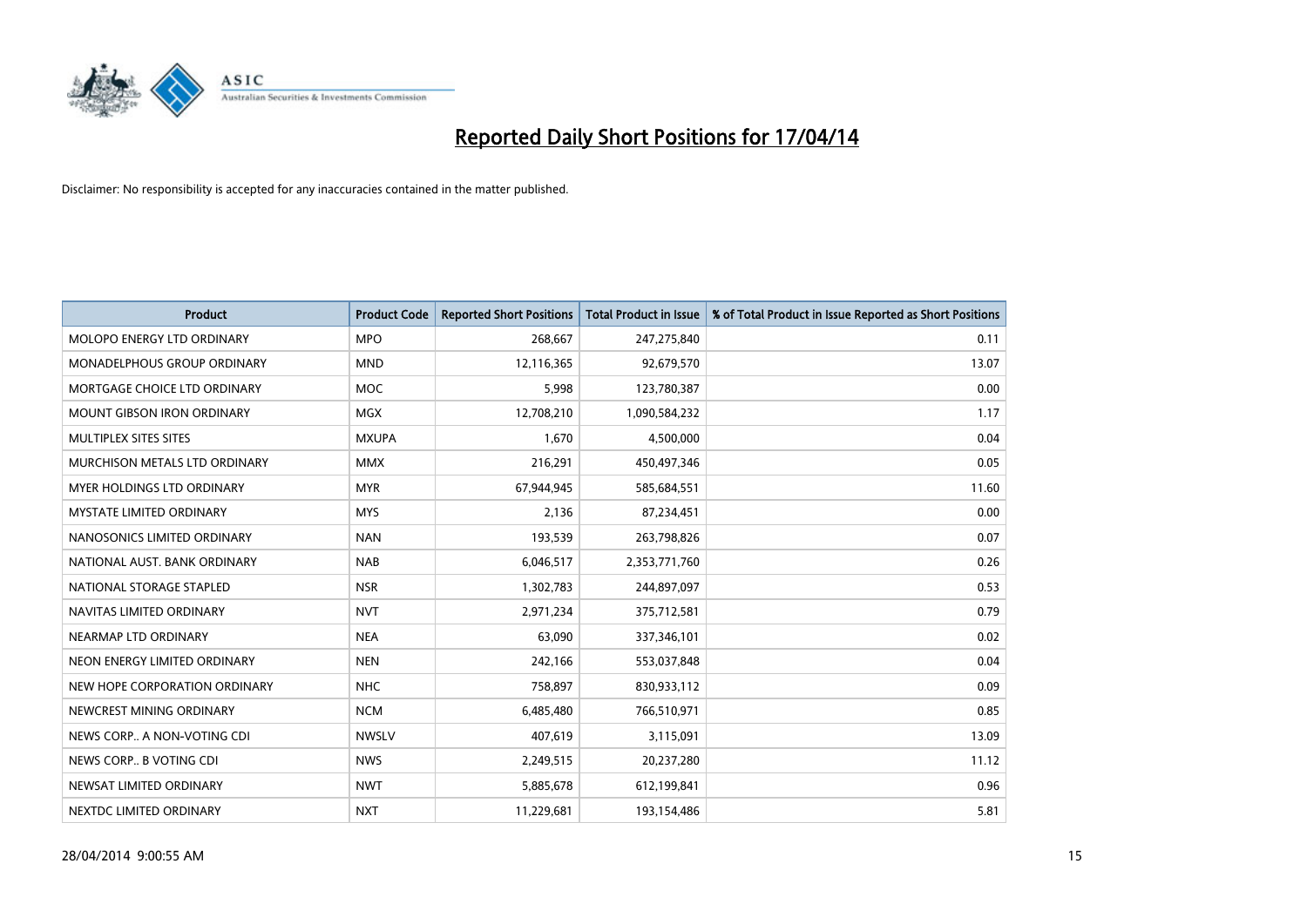

| <b>Product</b>                        | <b>Product Code</b> | <b>Reported Short Positions</b> | <b>Total Product in Issue</b> | % of Total Product in Issue Reported as Short Positions |
|---------------------------------------|---------------------|---------------------------------|-------------------------------|---------------------------------------------------------|
| NEXUS ENERGY LIMITED ORDINARY         | <b>NXS</b>          | 1,462,101                       | 1,330,219,459                 | 0.11                                                    |
| NIB HOLDINGS LIMITED ORDINARY         | <b>NHF</b>          | 3,392,934                       | 439,004,182                   | 0.77                                                    |
| NICK SCALI LIMITED ORDINARY           | <b>NCK</b>          | 2,001                           | 81,000,000                    | 0.00                                                    |
| NIDO PETROLEUM ORDINARY               | <b>NDO</b>          | 47,402                          | 2,048,317,635                 | 0.00                                                    |
| NINE ENTERTAINMENT ORDINARY           | <b>NEC</b>          | 11,742,507                      | 940,295,023                   | 1.25                                                    |
| NOBLE MINERAL RES ORDINARY            | <b>NMG</b>          | 2,365,726                       | 666,397,952                   | 0.36                                                    |
| NORTHERN IRON LTD ORDINARY            | <b>NFE</b>          | 13,000                          | 484,405,314                   | 0.00                                                    |
| NORTHERN STAR ORDINARY                | <b>NST</b>          | 1,655,173                       | 578,591,915                   | 0.29                                                    |
| NOVOGEN LIMITED ORDINARY              | <b>NRT</b>          | 164,193                         | 168,557,834                   | 0.10                                                    |
| NRW HOLDINGS LIMITED ORDINARY         | <b>NWH</b>          | 13,983,367                      | 278,888,011                   | 5.01                                                    |
| NUCOAL RESOURCES LTD ORDINARY         | <b>NCR</b>          | 1                               | 768,612,354                   | 0.00                                                    |
| NUFARM LIMITED ORDINARY               | <b>NUF</b>          | 15,736,271                      | 263,725,895                   | 5.97                                                    |
| OAKTON LIMITED ORDINARY               | <b>OKN</b>          | 30,002                          | 89,990,235                    | 0.03                                                    |
| OCEANAGOLD CORP. CHESS DEPOSITARY INT | <b>OGC</b>          | 3,656,997                       | 300,567,377                   | 1.22                                                    |
| OCEANIA CAPITAL LTD ORDINARY          | <b>OCP</b>          | $\mathbf{1}$                    | 35,307,209                    | 0.00                                                    |
| OIL SEARCH LTD ORDINARY               | OSH                 | 11,550,444                      | 1,496,692,453                 | 0.77                                                    |
| OM HOLDINGS LIMITED ORDINARY          | OMH                 | 1,926,708                       | 733,423,337                   | 0.26                                                    |
| ORICA LIMITED ORDINARY                | ORI                 | 7,054,612                       | 370,924,362                   | 1.90                                                    |
| ORIGIN ENERGY ORDINARY                | <b>ORG</b>          | 6,822,005                       | 1,103,645,753                 | 0.62                                                    |
| OROCOBRE LIMITED ORDINARY             | <b>ORE</b>          | 2,134,248                       | 132,041,911                   | 1.62                                                    |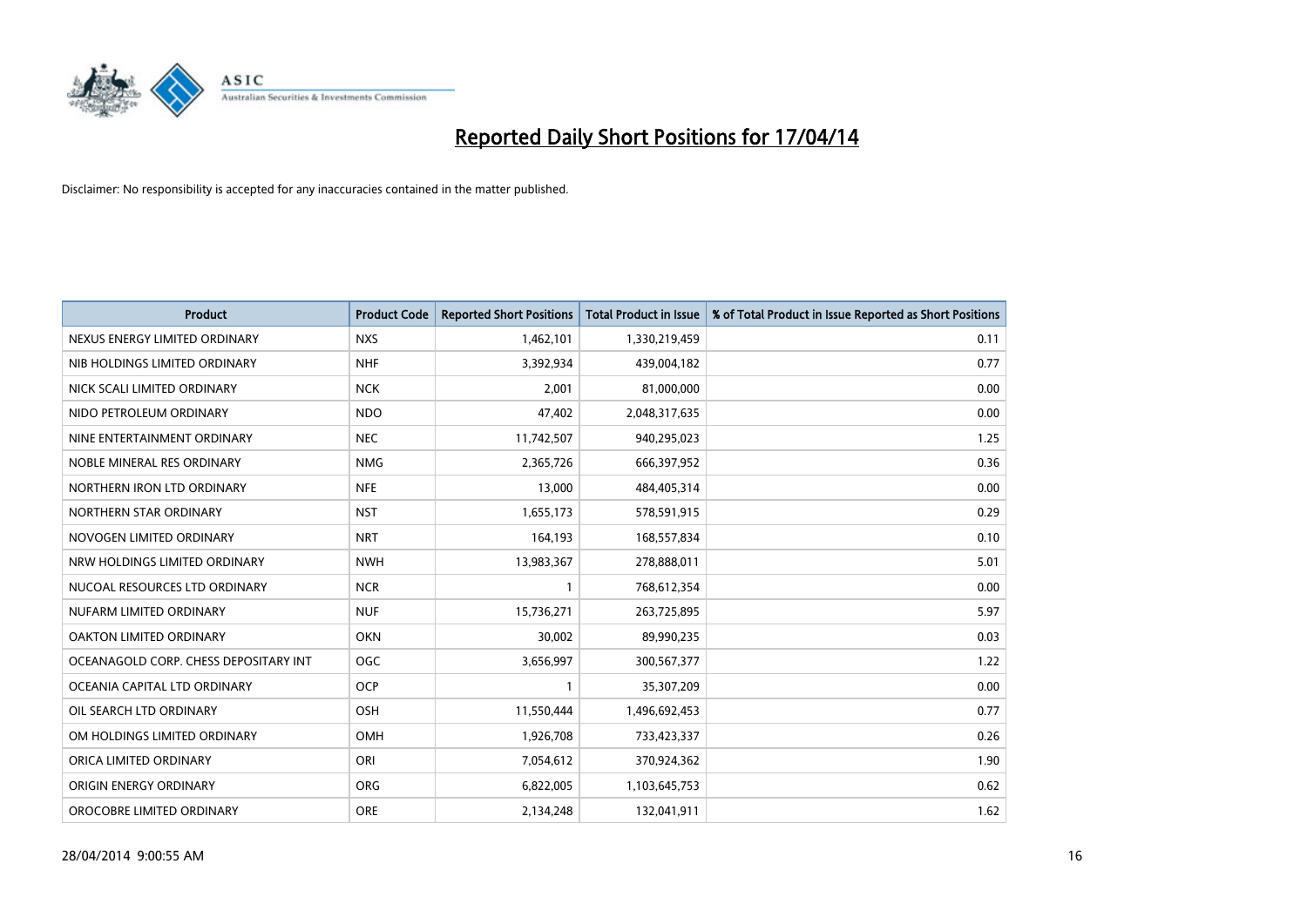

| <b>Product</b>                    | <b>Product Code</b> | <b>Reported Short Positions</b> | <b>Total Product in Issue</b> | % of Total Product in Issue Reported as Short Positions |
|-----------------------------------|---------------------|---------------------------------|-------------------------------|---------------------------------------------------------|
| ORORA LIMITED ORDINARY            | <b>ORA</b>          | 1,532,277                       | 1,206,684,923                 | 0.13                                                    |
| OROTONGROUP LIMITED ORDINARY      | ORL                 | 196,916                         | 40,880,902                    | 0.48                                                    |
| OTTO ENERGY LIMITED ORDINARY      | <b>OEL</b>          | 20,000                          | 1,149,290,071                 | 0.00                                                    |
| OZ MINERALS ORDINARY              | OZL                 | 12,647,993                      | 303,470,022                   | 4.17                                                    |
| <b>OZFOREX GROUP LTD ORDINARY</b> | <b>OFX</b>          | 3,767,388                       | 240,000,000                   | 1.57                                                    |
| PACIFIC BRANDS ORDINARY           | <b>PBG</b>          | 15,409,330                      | 917,226,291                   | 1.68                                                    |
| PACT GROUP HLDGS LTD ORDINARY     | <b>PGH</b>          | 2,709,411                       | 294,097,961                   | 0.92                                                    |
| PALADIN ENERGY LTD ORDINARY       | <b>PDN</b>          | 92,092,565                      | 964, 367, 284                 | 9.55                                                    |
| PANAUST LIMITED ORDINARY          | <b>PNA</b>          | 4,007,261                       | 635,580,654                   | 0.63                                                    |
| PANORAMIC RESOURCES ORDINARY      | PAN                 | 688,860                         | 322,275,824                   | 0.21                                                    |
| PANTERRA GOLD LTD ORDINARY        | PGI                 |                                 | 772,781,012                   | 0.00                                                    |
| PAPERLINX LIMITED ORDINARY        | <b>PPX</b>          | 45,095                          | 665, 181, 261                 | 0.01                                                    |
| PAPILLON RES LTD ORDINARY         | PIR                 | 11,684,799                      | 341,294,210                   | 3.42                                                    |
| PATTIES FOODS LTD ORDINARY        | PFL                 | 10,001                          | 139,144,338                   | 0.01                                                    |
| PEET LIMITED ORDINARY             | <b>PPC</b>          | 325,310                         | 433,389,348                   | 0.08                                                    |
| PERPETUAL LIMITED ORDINARY        | PPT                 | 1,277,222                       | 46,574,426                    | 2.74                                                    |
| PERSEUS MINING LTD ORDINARY       | PRU                 | 15,049,211                      | 526,656,401                   | 2.86                                                    |
| PHARMAXIS LTD ORDINARY            | <b>PXS</b>          | 408,118                         | 309,514,849                   | 0.13                                                    |
| PHOSPHAGENICS LTD. ORDINARY       | <b>POH</b>          | 50,000                          | 1,020,465,957                 | 0.00                                                    |
| PLATINUM ASSET ORDINARY           | <b>PTM</b>          | 420,431                         | 580,283,095                   | 0.07                                                    |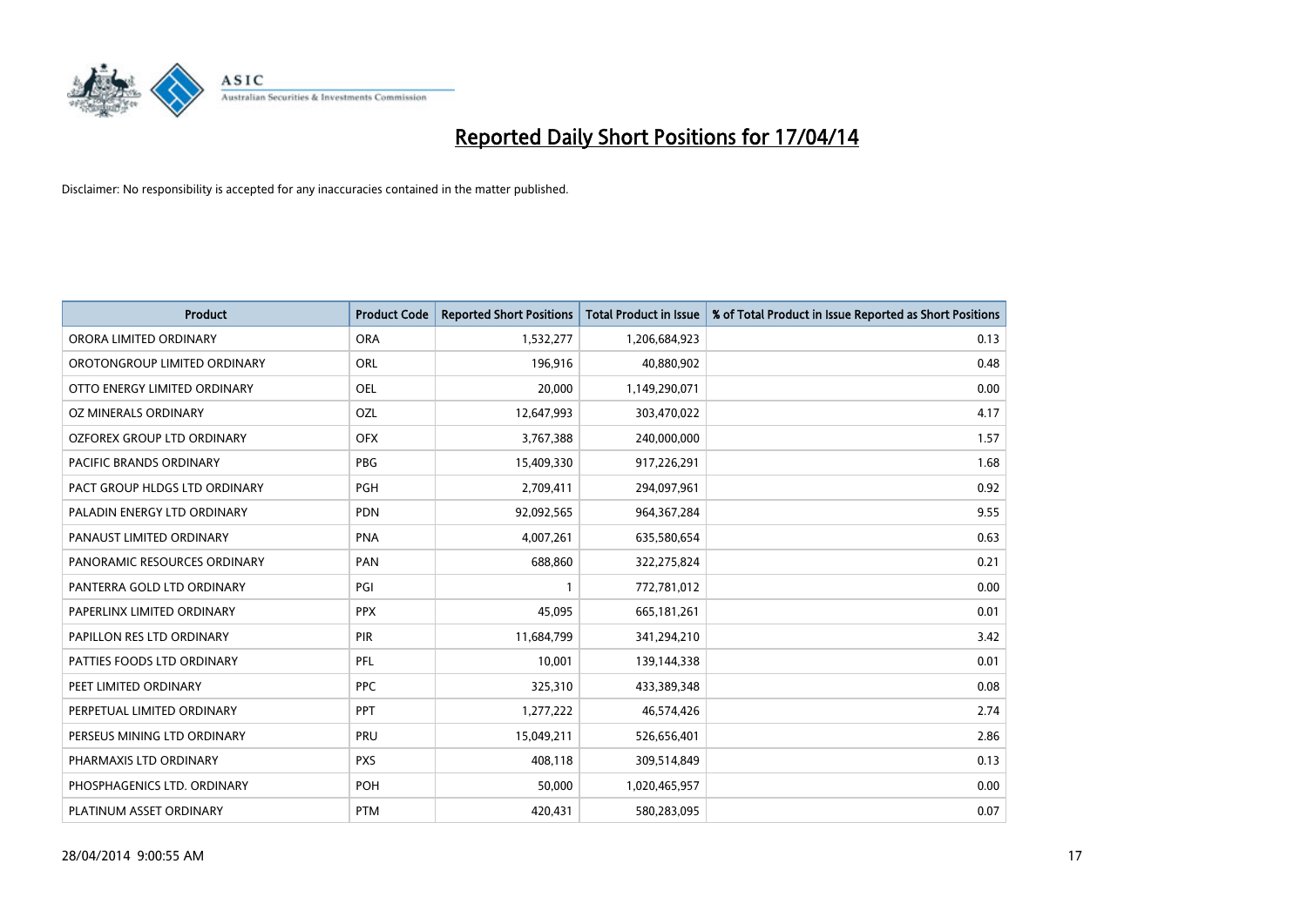

| <b>Product</b>                    | <b>Product Code</b> | <b>Reported Short Positions</b> | <b>Total Product in Issue</b> | % of Total Product in Issue Reported as Short Positions |
|-----------------------------------|---------------------|---------------------------------|-------------------------------|---------------------------------------------------------|
| PLATINUM AUSTRALIA ORDINARY       | <b>PLA</b>          | 836,127                         | 504,968,043                   | 0.17                                                    |
| PLATINUM CAPITAL LTD ORDINARY     | <b>PMC</b>          | 6,676                           | 231,071,933                   | 0.00                                                    |
| PMP LIMITED ORDINARY              | <b>PMP</b>          | 1,583,196                       | 323,781,124                   | 0.49                                                    |
| POSEIDON NICK LTD ORDINARY        | <b>POS</b>          | 496,239                         | 466,759,315                   | 0.11                                                    |
| PRANA BIOTECHNOLOGY ORDINARY      | PBT                 | 958,496                         | 488,646,960                   | 0.20                                                    |
| PREMIER INVESTMENTS ORDINARY      | <b>PMV</b>          | 85,140                          | 155,314,874                   | 0.05                                                    |
| PRIMA BIOMED LTD ORDINARY         | <b>PRR</b>          | 635,210                         | 1,228,709,341                 | 0.05                                                    |
| PRIMARY HEALTH CARE ORDINARY      | <b>PRY</b>          | 13,553,749                      | 505,659,944                   | 2.68                                                    |
| PRIME MEDIA GRP LTD ORDINARY      | <b>PRT</b>          | 1,210,275                       | 366,330,303                   | 0.33                                                    |
| PROGRAMMED ORDINARY               | <b>PRG</b>          | 39,417                          | 118,253,992                   | 0.03                                                    |
| PURA VIDA ENERGY NL ORDINARY      | <b>PVD</b>          | 36,537                          | 127,168,198                   | 0.03                                                    |
| <b>QANTAS AIRWAYS ORDINARY</b>    | QAN                 | 79,844,748                      | 2,196,330,250                 | 3.64                                                    |
| OBE INSURANCE GROUP ORDINARY      | <b>OBE</b>          | 15,836,269                      | 1,253,883,293                 | 1.26                                                    |
| ORXPHARMA LTD ORDINARY            | <b>QRX</b>          | 349,411                         | 164,190,969                   | 0.21                                                    |
| <b>QUBE HOLDINGS LTD ORDINARY</b> | <b>QUB</b>          | 27,690,198                      | 1,028,551,156                 | 2.69                                                    |
| RAMELIUS RESOURCES ORDINARY       | <b>RMS</b>          | 12,110                          | 365,600,380                   | 0.00                                                    |
| RAMSAY HEALTH CARE ORDINARY       | <b>RHC</b>          | 1,532,595                       | 202,081,252                   | 0.76                                                    |
| RCG CORPORATION LTD ORDINARY      | <b>RCG</b>          | 225,147                         | 263,808,625                   | 0.09                                                    |
| <b>RCR TOMLINSON ORDINARY</b>     | <b>RCR</b>          | 224,611                         | 136,989,238                   | 0.16                                                    |
| <b>REA GROUP ORDINARY</b>         | <b>REA</b>          | 996,181                         | 131,714,699                   | 0.76                                                    |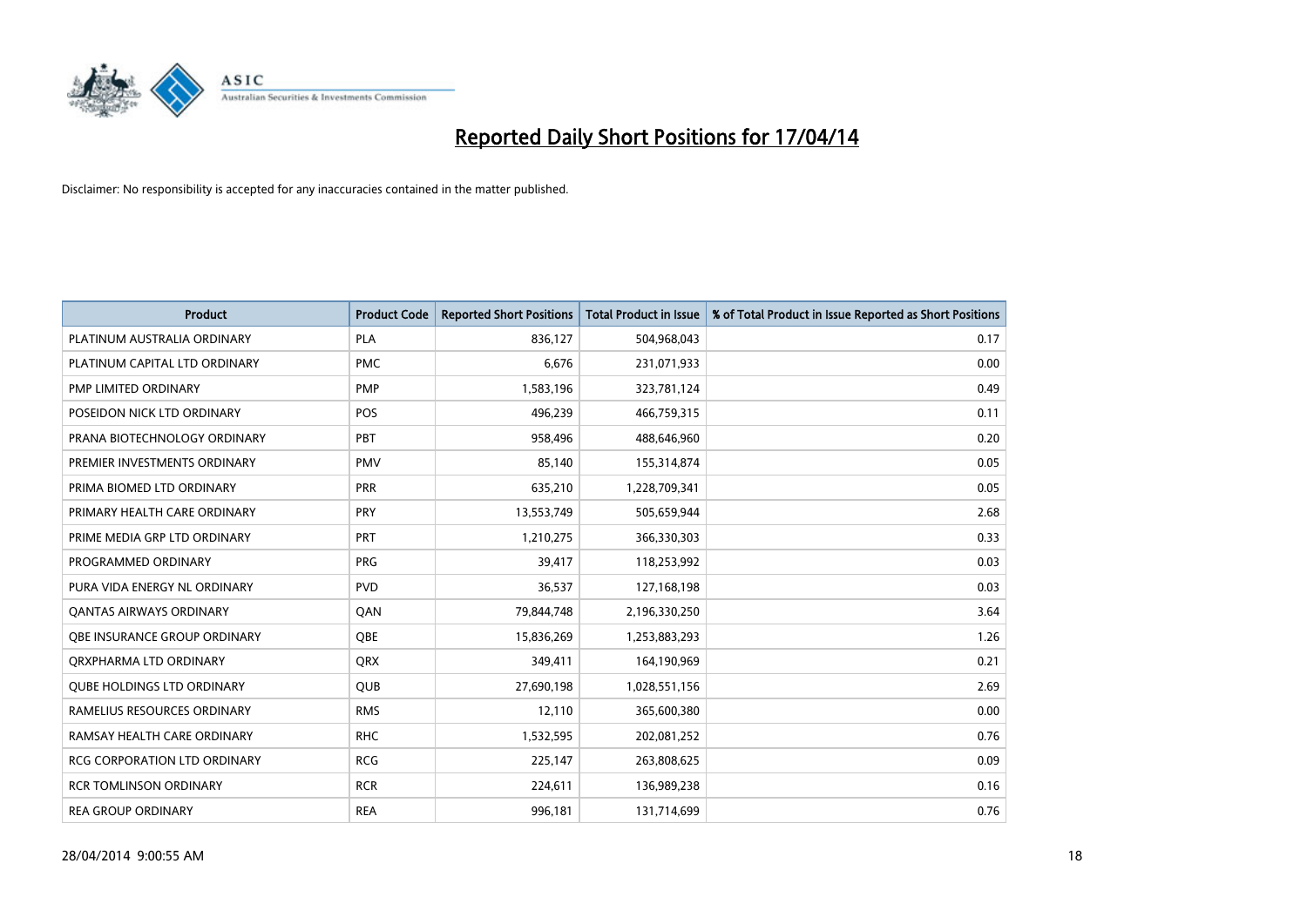

| <b>Product</b>                   | <b>Product Code</b> | <b>Reported Short Positions</b> | <b>Total Product in Issue</b> | % of Total Product in Issue Reported as Short Positions |
|----------------------------------|---------------------|---------------------------------|-------------------------------|---------------------------------------------------------|
| RECALL HOLDINGS LTD ORDINARY     | <b>REC</b>          | 2,700,990                       | 312,836,448                   | 0.86                                                    |
| RECKON LIMITED ORDINARY          | <b>RKN</b>          | 1,490,442                       | 126,913,066                   | 1.17                                                    |
| <b>RED 5 LIMITED ORDINARY</b>    | <b>RED</b>          | 1,802,777                       | 759,451,008                   | 0.24                                                    |
| <b>RED FORK ENERGY ORDINARY</b>  | <b>RFE</b>          | 1,587,089                       | 501,051,719                   | 0.32                                                    |
| REDBANK ENERGY LTD ORDINARY      | <b>AEI</b>          | 13                              | 786,287                       | 0.00                                                    |
| REECE AUSTRALIA LTD. ORDINARY    | <b>REH</b>          | 272                             | 99,600,000                    | 0.00                                                    |
| REED RESOURCES LTD ORDINARY      | <b>RDR</b>          | 250,000                         | 523,453,895                   | 0.05                                                    |
| REGIS RESOURCES ORDINARY         | <b>RRL</b>          | 30,207,633                      | 499,744,095                   | 6.04                                                    |
| RESMED INC CDI 10:1              | <b>RMD</b>          | 37,145,324                      | 1,415,926,590                 | 2.62                                                    |
| <b>RESOLUTE MINING ORDINARY</b>  | <b>RSG</b>          | 13,723,336                      | 641,189,223                   | 2.14                                                    |
| RESOURCE GENERATION ORDINARY     | <b>RES</b>          | 224,301                         | 581,380,338                   | 0.04                                                    |
| RETAIL FOOD GROUP ORDINARY       | <b>RFG</b>          | 4,592,533                       | 144,868,508                   | 3.17                                                    |
| REX MINERALS LIMITED ORDINARY    | <b>RXM</b>          | 660,804                         | 216,907,284                   | 0.30                                                    |
| RIO TINTO LIMITED ORDINARY       | <b>RIO</b>          | 3,061,339                       | 435,758,720                   | 0.70                                                    |
| ROC OIL COMPANY ORDINARY         | <b>ROC</b>          | 606,202                         | 687,618,400                   | 0.09                                                    |
| ROYAL WOLF HOLDINGS ORDINARY     | <b>RWH</b>          | 192,532                         | 100,387,052                   | 0.19                                                    |
| RUBIK FINANCIAL LTD. ORDINARY    | <b>RFL</b>          | 30,499                          | 265,998,607                   | 0.01                                                    |
| RURALCO HOLDINGS ORDINARY        | <b>RHL</b>          | 2,125                           | 77,291,069                    | 0.00                                                    |
| <b>RXP SERVICES LTD ORDINARY</b> | <b>RXP</b>          | 1,299                           | 133,028,367                   | 0.00                                                    |
| SAI GLOBAL LIMITED ORDINARY      | SAI                 | 11,138,400                      | 210,793,906                   | 5.28                                                    |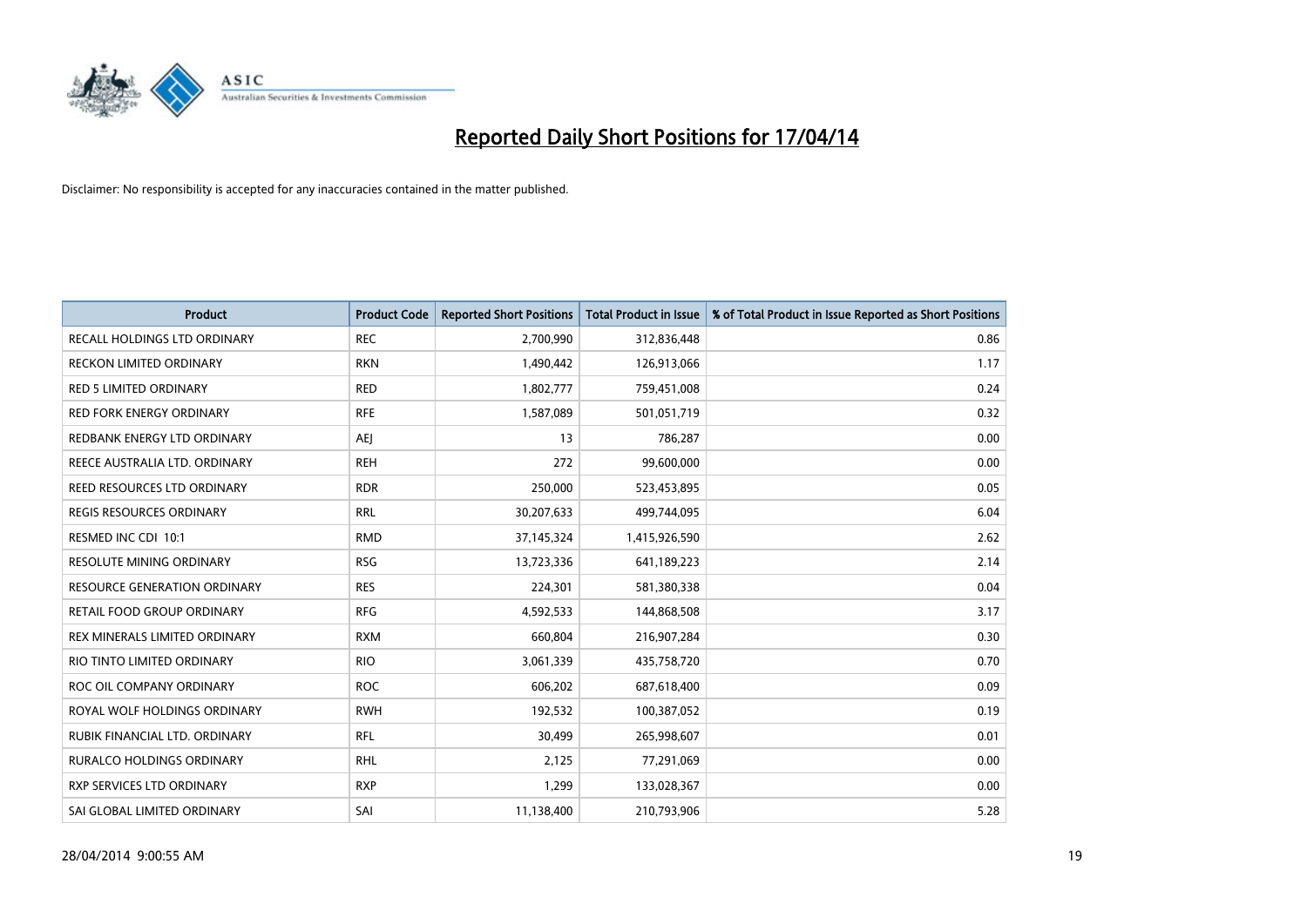

| <b>Product</b>                        | <b>Product Code</b> | <b>Reported Short Positions</b> | <b>Total Product in Issue</b> | % of Total Product in Issue Reported as Short Positions |
|---------------------------------------|---------------------|---------------------------------|-------------------------------|---------------------------------------------------------|
| SALMAT LIMITED ORDINARY               | <b>SLM</b>          | 788                             | 159,812,799                   | 0.00                                                    |
| SAMSON OIL & GAS LTD ORDINARY         | SSN                 | 14,838,000                      | 2,547,627,193                 | 0.58                                                    |
| SANDFIRE RESOURCES ORDINARY           | <b>SFR</b>          | 871,301                         | 155,640,968                   | 0.56                                                    |
| SANTOS LTD ORDINARY                   | <b>STO</b>          | 7,281,661                       | 975,314,977                   | 0.75                                                    |
| SARACEN MINERAL ORDINARY              | <b>SAR</b>          | 595,671                         | 792,784,738                   | 0.08                                                    |
| SCA PROPERTY GROUP STAPLED SECURITIES | SCP                 | 46,219,712                      | 648,628,320                   | 7.13                                                    |
| SEDGMAN LIMITED ORDINARY              | <b>SDM</b>          | 218,014                         | 227,059,277                   | 0.10                                                    |
| SEEK LIMITED ORDINARY                 | <b>SEK</b>          | 7,807,866                       | 340,384,875                   | 2.29                                                    |
| SELECT HARVESTS ORDINARY              | <b>SHV</b>          | 15,586                          | 57,815,720                    | 0.03                                                    |
| SENEX ENERGY LIMITED ORDINARY         | SXY                 | 7,498,595                       | 1,145,058,917                 | 0.65                                                    |
| SERVCORP LIMITED ORDINARY             | SRV                 | 32,379                          | 98,432,275                    | 0.03                                                    |
| SERVICE STREAM ORDINARY               | SSM                 | 30                              | 326,943,570                   | 0.00                                                    |
| SEVEN GROUP HOLDINGS ORDINARY         | <b>SVW</b>          | 46,313                          | 306,285,823                   | 0.02                                                    |
| SEVEN WEST MEDIA LTD ORDINARY         | SWM                 | 6,808,811                       | 999,160,872                   | 0.68                                                    |
| SG FLEET GROUP LTD ORDINARY           | SGF                 | 19,726                          | 242,691,826                   | 0.01                                                    |
| SIGMA PHARMACEUTICAL ORDINARY         | <b>SIP</b>          | 11,410,184                      | 1,125,026,719                 | 1.01                                                    |
| SILEX SYSTEMS ORDINARY                | <b>SLX</b>          | 2,819,554                       | 170,367,734                   | 1.65                                                    |
| SILVER CHEF LIMITED ORDINARY          | <b>SIV</b>          | 119,936                         | 29,333,629                    | 0.41                                                    |
| SILVER LAKE RESOURCE ORDINARY         | <b>SLR</b>          | 22,988,328                      | 503,233,971                   | 4.57                                                    |
| SIMS METAL MGMT LTD ORDINARY          | SGM                 | 13,689,218                      | 204,468,597                   | 6.70                                                    |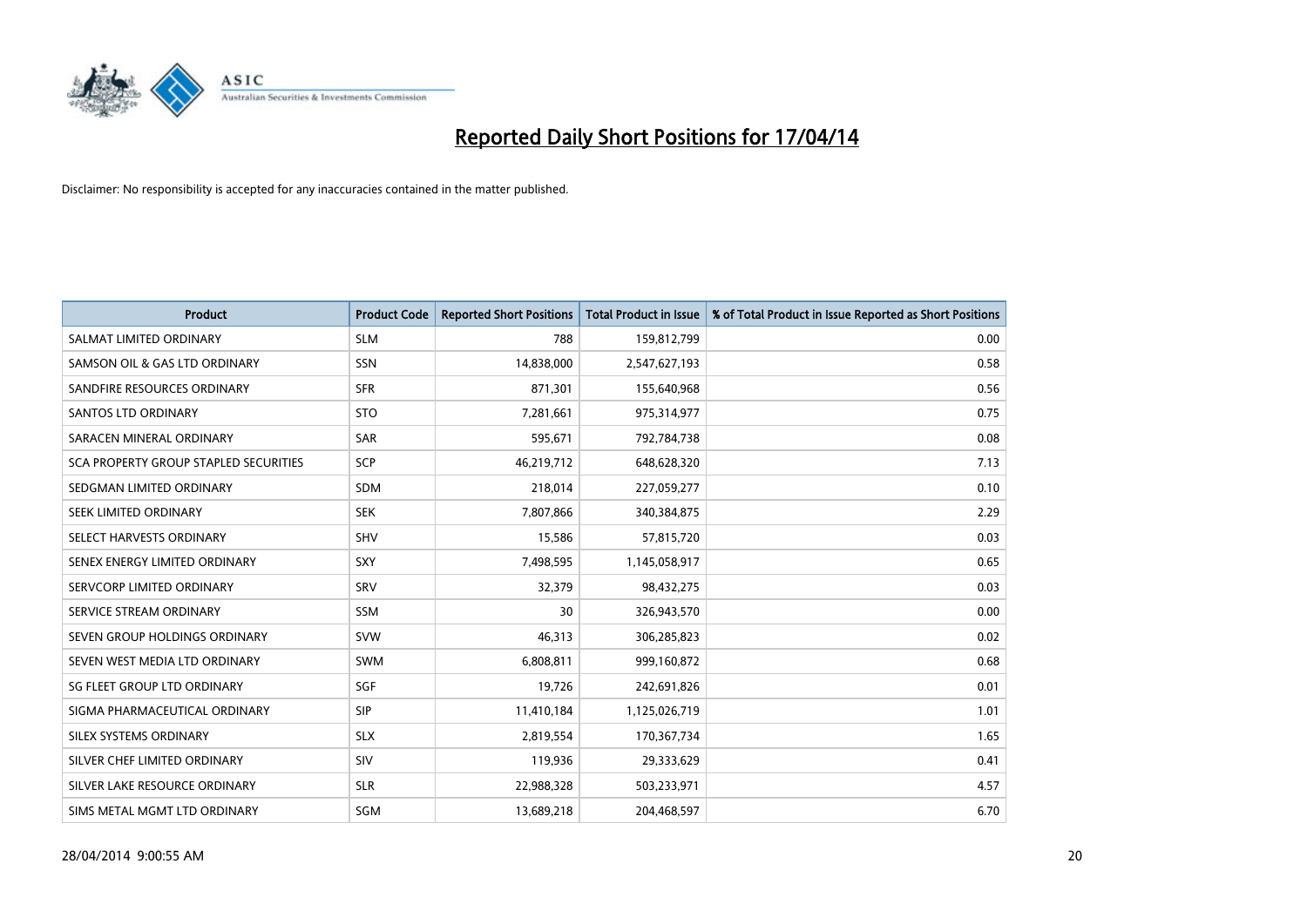

| Product                                  | <b>Product Code</b> | <b>Reported Short Positions</b> | <b>Total Product in Issue</b> | % of Total Product in Issue Reported as Short Positions |
|------------------------------------------|---------------------|---------------------------------|-------------------------------|---------------------------------------------------------|
| SINGAPORE TELECOMM. CHESS DEPOSITARY INT | SGT                 | 7,379,429                       | 149,099,508                   | 4.95                                                    |
| SINO GAS ENERGY ORDINARY                 | <b>SEH</b>          | 1,647,219                       | 1,530,457,040                 | 0.11                                                    |
| SIRIUS RESOURCES NL ORDINARY             | <b>SIR</b>          | 11,490,990                      | 261,980,167                   | 4.39                                                    |
| SIRTEX MEDICAL ORDINARY                  | <b>SRX</b>          | 31,987                          | 56,108,439                    | 0.06                                                    |
| SKILLED GROUP LTD ORDINARY               | <b>SKE</b>          | 4,046,282                       | 235,254,496                   | 1.72                                                    |
| <b>SKY NETWORK ORDINARY</b>              | <b>SKT</b>          | 88,472                          | 389,139,785                   | 0.02                                                    |
| SKYCITY ENT GRP LTD ORDINARY             | <b>SKC</b>          | 370,063                         | 582,088,094                   | 0.06                                                    |
| <b>SLATER &amp; GORDON ORDINARY</b>      | SGH                 | 5,424,232                       | 203,821,542                   | 2.66                                                    |
| SMS MANAGEMENT, ORDINARY                 | <b>SMX</b>          | 2,155,853                       | 70,099,763                    | 3.08                                                    |
| SONIC HEALTHCARE ORDINARY                | <b>SHL</b>          | 4,190,546                       | 400,811,556                   | 1.05                                                    |
| SOUL PATTINSON (W.H) ORDINARY            | SOL                 | 16,782                          | 239,395,320                   | 0.01                                                    |
| SOUTH BOULDER MINES ORDINARY             | <b>STB</b>          | 1                               | 128,827,826                   | 0.00                                                    |
| SP AUSNET STAPLED SECURITIES             | <b>SPN</b>          | 70,750,971                      | 3,386,607,080                 | 2.09                                                    |
| SPARK INFRASTRUCTURE STAPLED US PROHIBT. | SKI                 | 44,290,069                      | 1,326,734,264                 | 3.34                                                    |
| SPDR 200 FUND ETF UNITS                  | <b>STW</b>          | 20,000                          | 45,026,368                    | 0.04                                                    |
| SPDR 200 RESOURCES ETF UNITS             | <b>OZR</b>          | 9,943                           | 1,601,962                     | 0.62                                                    |
| SPDR SMALL ORDS ETF UNITS                | SSO                 | 128,868                         | 801,304                       | 16.08                                                   |
| SPECIALTY FASHION ORDINARY               | <b>SFH</b>          | 50,001                          | 192,236,121                   | 0.03                                                    |
| ST BARBARA LIMITED ORDINARY              | <b>SBM</b>          | 30,103,975                      | 488,074,077                   | 6.17                                                    |
| STARPHARMA HOLDINGS ORDINARY             | SPL                 | 15,235,894                      | 284,664,680                   | 5.35                                                    |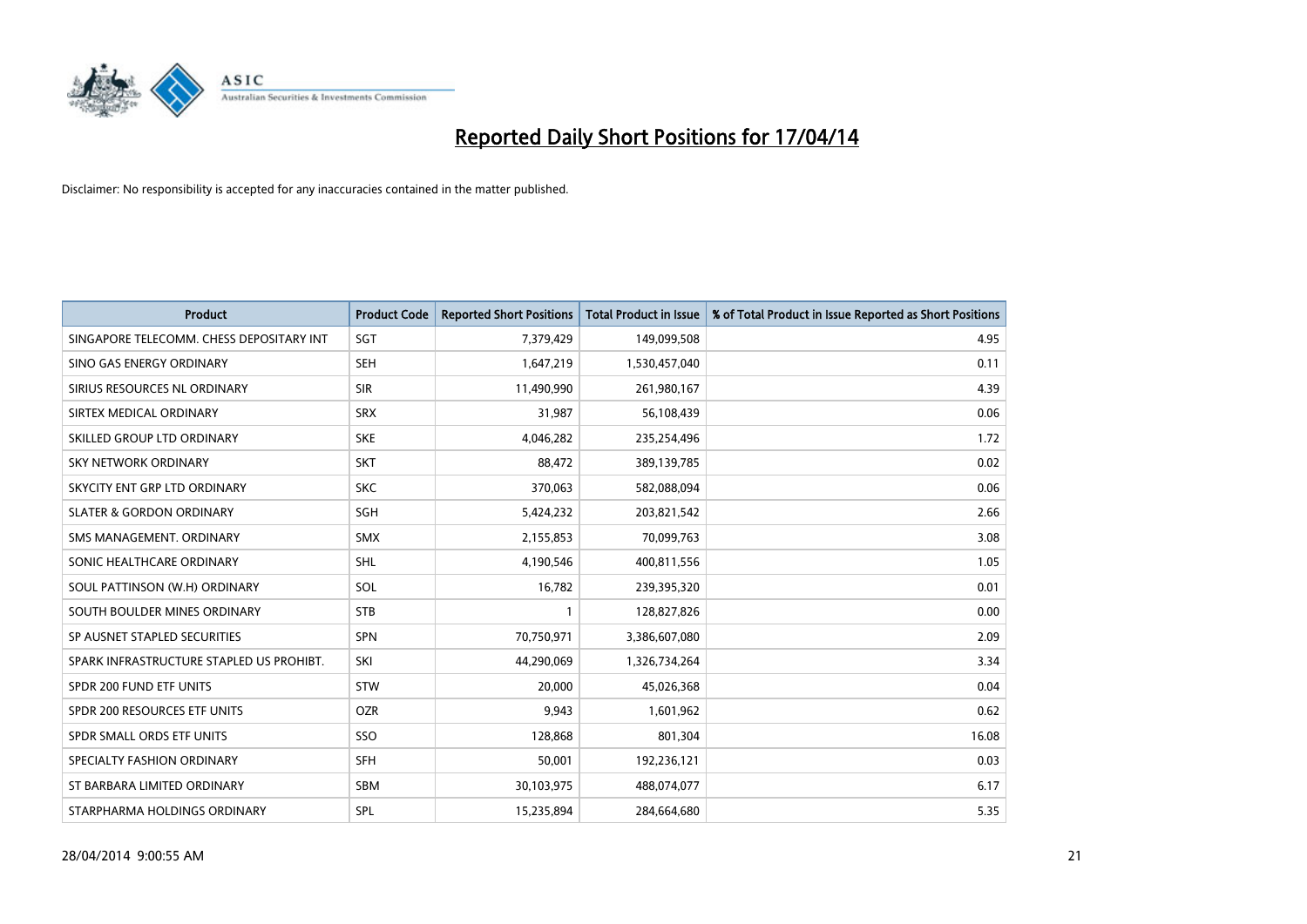

| <b>Product</b>                       | <b>Product Code</b> | <b>Reported Short Positions</b> | <b>Total Product in Issue</b> | % of Total Product in Issue Reported as Short Positions |
|--------------------------------------|---------------------|---------------------------------|-------------------------------|---------------------------------------------------------|
| STEADFAST GROUP LTD ORDINARY         | <b>SDF</b>          | 1,764,202                       | 500,971,408                   | 0.35                                                    |
| STH CRS ELECT ENGNR ORDINARY         | <b>SXE</b>          | 19,573                          | 161,523,130                   | 0.01                                                    |
| STHN CROSS MEDIA ORDINARY            | <b>SXL</b>          | 17,747,153                      | 705,246,986                   | 2.52                                                    |
| STOCKLAND UNITS/ORD STAPLED          | SGP                 | 10,292,309                      | 2,326,978,560                 | 0.44                                                    |
| STRAITS RES LTD. ORDINARY            | SRO                 | 28,747                          | 1,217,730,293                 | 0.00                                                    |
| STW COMMUNICATIONS ORDINARY          | SGN                 | 1,103,987                       | 403,828,512                   | 0.27                                                    |
| SUNCORP GROUP LTD ORDINARY           | <b>SUN</b>          | 11,278,647                      | 1,286,600,980                 | 0.88                                                    |
| SUNDANCE ENERGY ORDINARY             | <b>SEA</b>          | 9,589,155                       | 547,384,195                   | 1.75                                                    |
| SUNDANCE RESOURCES ORDINARY          | SDL                 | 86,981,790                      | 3,079,369,367                 | 2.82                                                    |
| SUNLAND GROUP LTD ORDINARY           | <b>SDG</b>          | 81,272                          | 181,710,087                   | 0.04                                                    |
| SUPER RET REP LTD ORDINARY           | SUL                 | 3,115,448                       | 196,731,620                   | 1.58                                                    |
| SYD AIRPORT STAPLED US PROHIBIT.     | <b>SYD</b>          | 13,659,704                      | 2,216,216,041                 | 0.62                                                    |
| SYRAH RESOURCES ORDINARY             | <b>SYR</b>          | 5,932,652                       | 162,475,614                   | 3.65                                                    |
| <b>TABCORP HOLDINGS LTD ORDINARY</b> | <b>TAH</b>          | 18,302,487                      | 762,954,019                   | 2.40                                                    |
| <b>TANAMI GOLD NL ORDINARY</b>       | <b>TAM</b>          | 1,101                           | 1,175,097,046                 | 0.00                                                    |
| TAP OIL LIMITED ORDINARY             | <b>TAP</b>          | 54,866                          | 242,237,221                   | 0.02                                                    |
| TASSAL GROUP LIMITED ORDINARY        | <b>TGR</b>          | 161,526                         | 146,507,029                   | 0.11                                                    |
| <b>TATTS GROUP LTD ORDINARY</b>      | <b>TTS</b>          | 11,124,047                      | 1,434,447,341                 | 0.78                                                    |
| <b>TECHNOLOGY ONE ORDINARY</b>       | <b>TNE</b>          | 381,302                         | 307,751,455                   | 0.12                                                    |
| TELECOM CORPORATION ORDINARY         | <b>TEL</b>          | 9,974,422                       | 1,828,530,844                 | 0.55                                                    |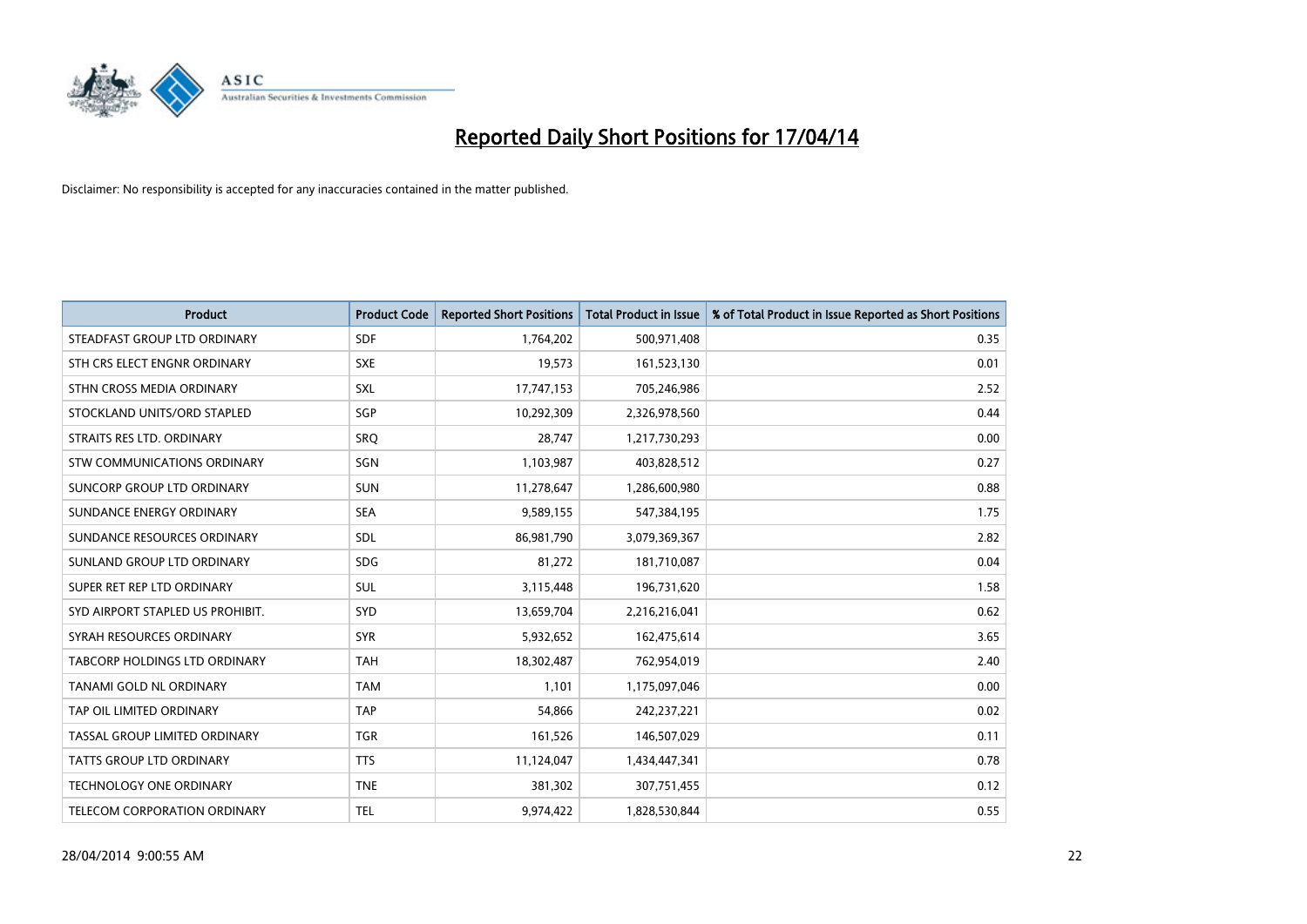

| <b>Product</b>                        | <b>Product Code</b> | <b>Reported Short Positions</b> | <b>Total Product in Issue</b> | % of Total Product in Issue Reported as Short Positions |
|---------------------------------------|---------------------|---------------------------------|-------------------------------|---------------------------------------------------------|
| <b>TELSTRA CORPORATION, ORDINARY</b>  | <b>TLS</b>          | 8,506,606                       | 12,443,074,357                | 0.07                                                    |
| TEN NETWORK HOLDINGS ORDINARY         | <b>TEN</b>          | 159,096,961                     | 2,630,984,596                 | 6.05                                                    |
| TERANGA GOLD CORP CDI 1:1             | <b>TGZ</b>          | 228,491                         | 102,477,388                   | 0.22                                                    |
| TFS CORPORATION LTD ORDINARY          | <b>TFC</b>          | 532,005                         | 282,157,408                   | 0.19                                                    |
| THE REJECT SHOP ORDINARY              | <b>TRS</b>          | 2,587,972                       | 28,826,248                    | 8.98                                                    |
| <b>TIGER RESOURCES ORDINARY</b>       | <b>TGS</b>          | 418,437                         | 838,897,617                   | 0.05                                                    |
| TITAN ENERGY SERVICE ORDINARY         | <b>TTN</b>          | 5,363                           | 49,021,963                    | 0.01                                                    |
| TOLL HOLDINGS LTD ORDINARY            | <b>TOL</b>          | 33,447,425                      | 717,133,875                   | 4.66                                                    |
| <b>TOX FREE SOLUTIONS ORDINARY</b>    | <b>TOX</b>          | 2,631,752                       | 133,252,359                   | 1.98                                                    |
| TPG TELECOM LIMITED ORDINARY          | <b>TPM</b>          | 7,168,194                       | 793,808,141                   | 0.90                                                    |
| TRADE ME GROUP ORDINARY               | <b>TME</b>          | 1,368,697                       | 396,548,005                   | 0.35                                                    |
| <b>TRANSFIELD SERVICES ORDINARY</b>   | <b>TSE</b>          | 38,223,005                      | 512,457,716                   | 7.46                                                    |
| TRANSPACIFIC INDUST, ORDINARY         | <b>TPI</b>          | 14,481,286                      | 1,578,786,704                 | 0.92                                                    |
| TRANSURBAN GROUP TRIPLE STAPLED SEC.  | TCL                 | 8,902,825                       | 1,491,855,200                 | 0.60                                                    |
| <b>TREASURY GROUP ORDINARY</b>        | <b>TRG</b>          | 13,291                          | 23,070,755                    | 0.06                                                    |
| TREASURY WINE ESTATE ORDINARY         | <b>TWE</b>          | 53,145,382                      | 648,937,948                   | 8.19                                                    |
| TRIBUNE RES LTD ORDINARY              | <b>TBR</b>          | 792                             | 50,209,226                    | 0.00                                                    |
| TROY RESOURCES LTD ORDINARY           | <b>TRY</b>          | 3,665,224                       | 195,034,997                   | 1.88                                                    |
| TWENTY-FIRST FOX INC A NON-VOTING CDI | <b>FOXLV</b>        | 841,997                         | 10,408,309                    | 8.09                                                    |
| TWENTY-FIRST FOX INC B VOTING CDI     | <b>FOX</b>          | 1,126,593                       | 152,398,484                   | 0.74                                                    |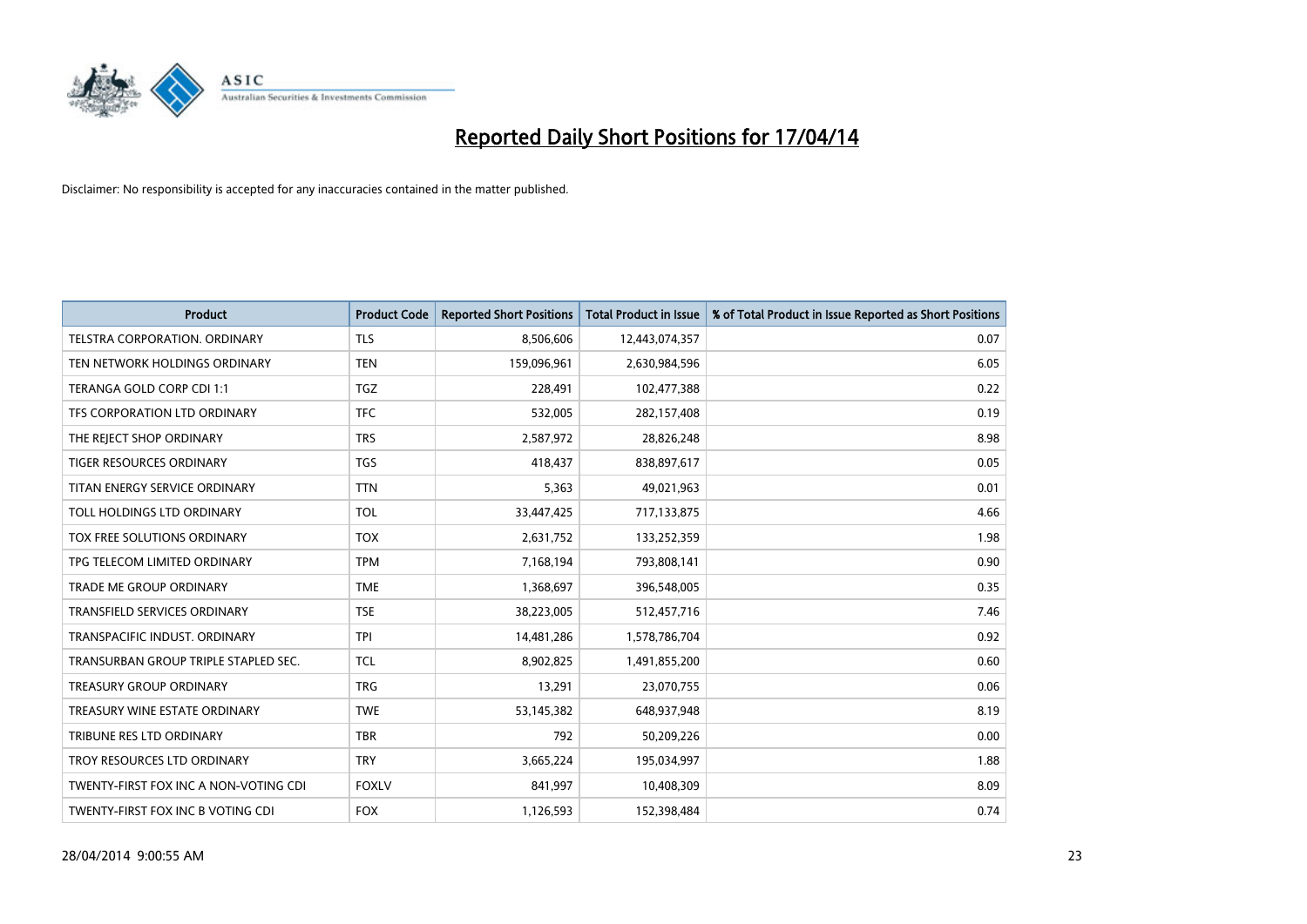

| <b>Product</b>                       | <b>Product Code</b> | <b>Reported Short Positions</b> | <b>Total Product in Issue</b> | % of Total Product in Issue Reported as Short Positions |
|--------------------------------------|---------------------|---------------------------------|-------------------------------|---------------------------------------------------------|
| <b>UGL LIMITED ORDINARY</b>          | UGL                 | 21,131,551                      | 166,511,240                   | 12.69                                                   |
| UNILIFE CORPORATION CDI 6:1          | <b>UNS</b>          | 157,317                         | 259,710,264                   | 0.06                                                    |
| UXC LIMITED ORDINARY                 | <b>UXC</b>          | 3,230,745                       | 321,271,353                   | 1.01                                                    |
| <b>VEDA GROUP LTD ORDINARY</b>       | <b>VED</b>          | 6,578,449                       | 842,055,406                   | 0.78                                                    |
| <b>VILLAGE ROADSHOW LTD ORDINARY</b> | <b>VRL</b>          | 1,670,176                       | 159,498,988                   | 1.05                                                    |
| <b>VIRGIN AUS HLDG LTD ORDINARY</b>  | <b>VAH</b>          | 53,026,386                      | 3,514,825,734                 | 1.51                                                    |
| <b>VIRTUS HEALTH LTD ORDINARY</b>    | <b>VRT</b>          | 3,289,661                       | 79,722,678                    | 4.13                                                    |
| VISION EYE INSTITUTE ORDINARY        | <b>VEI</b>          | 202,829                         | 160,759,740                   | 0.13                                                    |
| <b>VOCATION LTD ORDINARY</b>         | <b>VET</b>          | 12,194,291                      | 200,000,000                   | 6.10                                                    |
| <b>VOCUS COMMS LTD ORDINARY</b>      | <b>VOC</b>          | 553,151                         | 92,804,500                    | 0.60                                                    |
| WATPAC LIMITED ORDINARY              | <b>WTP</b>          | 4,379                           | 186,489,922                   | 0.00                                                    |
| WEBIET LIMITED ORDINARY              | <b>WEB</b>          | 2,415,249                       | 79,397,959                    | 3.04                                                    |
| <b>WESFARMERS LIMITED ORDINARY</b>   | <b>WES</b>          | 7,215,718                       | 1,143,274,951                 | 0.63                                                    |
| WESTERN AREAS LTD ORDINARY           | <b>WSA</b>          | 19,724,525                      | 232,310,014                   | 8.49                                                    |
| WESTERN DESERT RES. ORDINARY         | <b>WDR</b>          | 5,204,978                       | 620,049,919                   | 0.84                                                    |
| WESTFIELD GROUP ORD/UNIT STAPLED SEC | <b>WDC</b>          | 3,635,532                       | 2,113,501,814                 | 0.17                                                    |
| WESTFIELD RETAIL TST UNIT STAPLED    | <b>WRT</b>          | 15,296,225                      | 2,979,214,029                 | 0.51                                                    |
| WESTPAC BANKING CORP ORDINARY        | <b>WBC</b>          | 22,950,099                      | 3,109,048,309                 | 0.74                                                    |
| WHITE ENERGY COMPANY ORDINARY        | <b>WEC</b>          | 1,649,423                       | 322,974,494                   | 0.51                                                    |
| WHITEHAVEN COAL ORDINARY             | <b>WHC</b>          | 66,292,866                      | 1,025,692,710                 | 6.46                                                    |